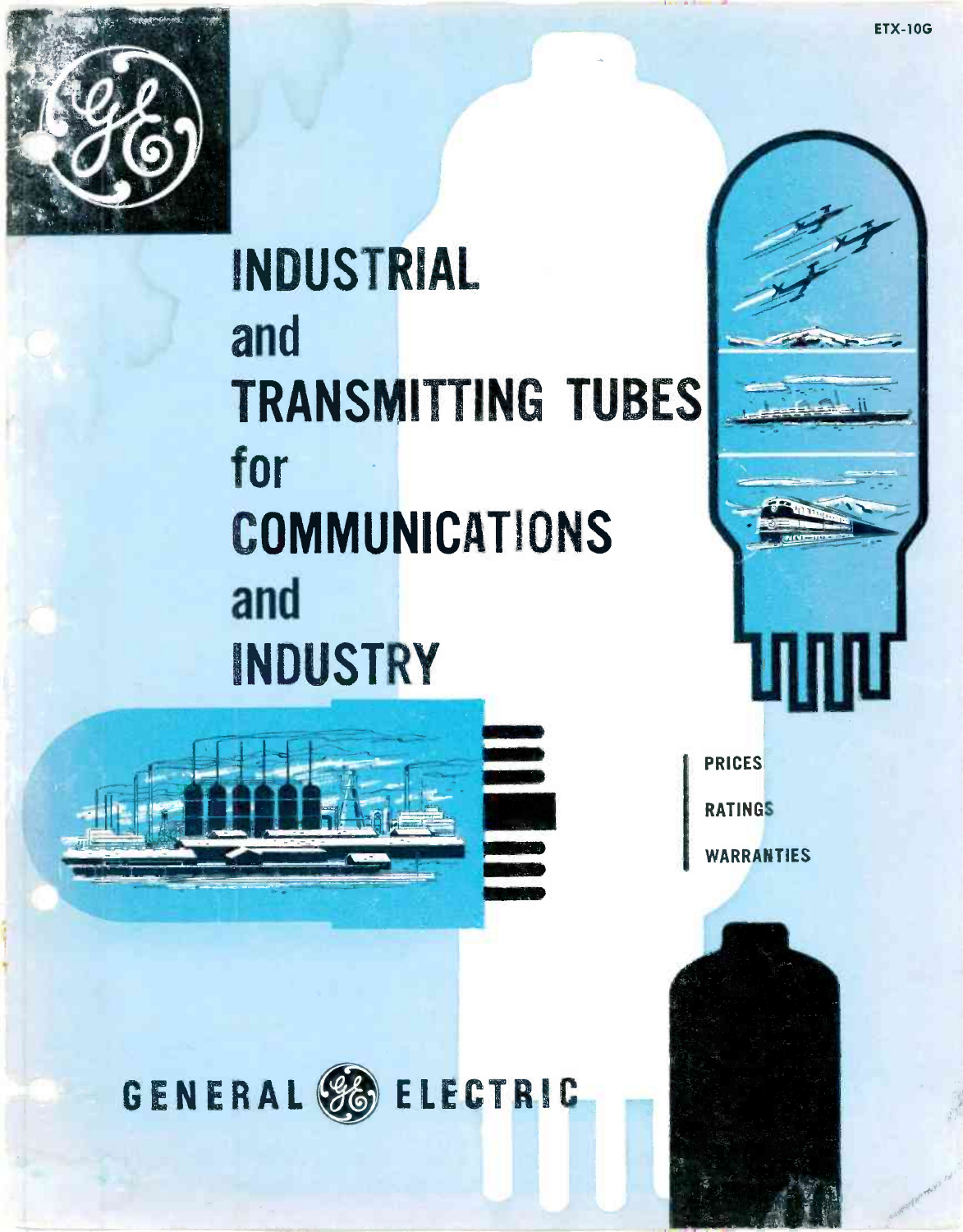**J** 

|                                               |                                     |                                              | N                                           |                                   | D                                                                                                                                                      | E                                | X.                                                           |                                                                                |                                                                                                                                                                                                                                     |  |
|-----------------------------------------------|-------------------------------------|----------------------------------------------|---------------------------------------------|-----------------------------------|--------------------------------------------------------------------------------------------------------------------------------------------------------|----------------------------------|--------------------------------------------------------------|--------------------------------------------------------------------------------|-------------------------------------------------------------------------------------------------------------------------------------------------------------------------------------------------------------------------------------|--|
| Tube<br>Type                                  | See<br>Group No.                    | Tube<br>Type                                 | See<br>Group No.                            | Tube<br>Туре                      | See<br>Group No.                                                                                                                                       | Tube<br>Type                     | See<br>Group No.                                             | Tube<br>Type                                                                   | See<br>Group No.                                                                                                                                                                                                                    |  |
| $GL-0A2$<br>$GL-0A3/VR-75$ 2                  | .                                   | $FA-6$ (GL-5627).<br><b>PJ-7 (GL-5742)</b>   | $\cdot$ 15<br>6                             | GL-502-A<br>GL-506 (GL-6228).     | . 3                                                                                                                                                    | $GL-957$                         | 6<br>GL-1000T<br>6                                           | $GL-5742/PJ-7$ .<br>$GL-5743/PJ-21$ .                                          | 6<br>6                                                                                                                                                                                                                              |  |
| $GL-0B2$                                      | .                                   | $GL-7BP7-A$                                  | 5                                           |                                   | $GL-507$ ( $GL-5564$ ).                                                                                                                                | $GL-1612$                        | <b>STATISTICS</b><br>6                                       | GL-5749                                                                        | .<br>6                                                                                                                                                                                                                              |  |
| $GL-0B3/VR-90$<br>$GL-0C3/VR-105$             |                                     | GL-7C29<br>GL-7D21                           |                                             | GL-575-A<br>$GL-592$              | 10<br>.<br>6                                                                                                                                           | $GL-1614$                        | GL-1613.<br>6                                                | $GL-5750$ .<br>$GL-5751$ .                                                     | the company's company's company's<br>6                                                                                                                                                                                              |  |
| $GL-0D3/VR-150$ .                             | . 2                                 | $GL-7UP7$ .<br>$PJ-8$ (GL-5556).             | فالتاريخ والاستراء                          |                                   | GL-627.<br>-3                                                                                                                                          | $GL-1616$                        | . 8<br>$GL-1619$ . 6                                         | GL-5763<br>GL-5779.                                                            | $\sim$ $-$                                                                                                                                                                                                                          |  |
|                                               |                                     | $GL-8D21$ .                                  | 6                                           | GL-673                            | 10                                                                                                                                                     | $GL-1620$                        | $\dots$ 6                                                    | $GL-5797$                                                                      | 6                                                                                                                                                                                                                                   |  |
| $GL-1B24-A$ . 11<br>$GL-1B35-A$ 11            |                                     | $\mathbf{GL}\text{-}10\mathbf{KP}7$          |                                             | GL-678<br>GL-800                  | 3<br><u>.</u><br>1919 - Paul Barbara, mangalakan pendadaran penganjang pada tahun 1919 - Pada Barat Pada Barat Perang dan pada tah<br>et en riche de l |                                  | $GL-1621$ . $\ldots$ . $\ldots$ 6<br>$GL-1622$ . 6           | $GL-5814-A$                                                                    |                                                                                                                                                                                                                                     |  |
| $GL-1B37-A$<br>$GL-1B38$                      | . 11                                | $GL-12AY7$ .                                 | 6                                           | $GL-801-A$ .                      | 6<br>$GL-802$<br>6                                                                                                                                     | $GL-1623$                        | . 6<br>GL-1624.<br>6                                         | $GL-5820$ .<br>GL-5822                                                         | .                                                                                                                                                                                                                                   |  |
| $GL-1B+4$                                     | . <b>. 11</b>                       | $GL-12SP7B$                                  |                                             |                                   | GL-803                                                                                                                                                 |                                  | GL-1625.<br>6                                                | GL-5824                                                                        | 6<br>.                                                                                                                                                                                                                              |  |
| GL-1B56                                       | $\ldots$ 11<br>.<br>$\overline{11}$ | FA-13 (GL-5628)<br>FA-14 (GL-5629)           | 16<br>16                                    | GL-805<br>$GL-806$ .              | 6<br>the control of the control of                                                                                                                     | GL-1629<br>GL-1633               | . 6<br>and and the same<br>6                                 | GL-5826<br>$GL-5830/FG-41$                                                     | 9<br>.                                                                                                                                                                                                                              |  |
| $GL-1L21$                                     | . 14                                | FA-15 (GL-5626)                              | . 3                                         | $GL-809$ .                        | GL-807.<br>6                                                                                                                                           |                                  | $GL-1850-A$<br>9                                             | GL-5840                                                                        | .<br>6                                                                                                                                                                                                                              |  |
| $GL-1L22$<br>$GL-1L23$ .                      | .<br>. 14                           | FG-17 (GL-5557)<br>$GL-17ADP7$ .             | <b>Contractor</b>                           |                                   | GL-810.                                                                                                                                                | GL-2050<br>GL-5513               | . 3<br>.<br>6                                                | GL-5844<br>GL-5855                                                             | and the company of the company                                                                                                                                                                                                      |  |
| $GL-1L25$ .                                   | $\sim$ 14                           | PJ-21 (GL-5743)<br>$P-I-22$                  | .                                           | $GL-812-A$                        | $GL-811-A$<br>6                                                                                                                                        | GL-5516<br>GL-5518               | 6<br>and a strategic and a strategic<br>. 6                  | GL-5879<br>GL-5894                                                             | $\overline{5}$<br>.<br>. 6                                                                                                                                                                                                          |  |
| GL-1L31                                       |                                     | $P_{J-23}$ (GL-868).                         |                                             |                                   | GL-813<br>6                                                                                                                                            | GL-5544                          | 3                                                            | GL-5896.                                                                       | .                                                                                                                                                                                                                                   |  |
| $GL-1L32$ .<br>GL-1L33.                       | . 14<br>and and and analysis of     | $FG-27-A$                                    | $B-25$ (GL-5622). 1<br>3                    | $GL-815$ .                        | 6<br>GL-814.<br>6                                                                                                                                      | GL-5545<br>GL-5549               | 3<br>and the company of the company<br>a a shekara a shekara | GL-5899.                                                                       | 6<br>6                                                                                                                                                                                                                              |  |
| $GL-1L36$ .                                   | . <del>.</del>                      | FG-32 (GL-5558)                              |                                             | $GL-816$                          | <u>.</u><br>10                                                                                                                                         | $GL-5550/GL-415$                 |                                                              |                                                                                |                                                                                                                                                                                                                                     |  |
| $GL-1L38$ .<br>$GL-1P21$                      | .<br>. 12                           | $FG-33$ (GL-5720).<br>$GL-35T$               | 3<br>6<br>.                                 | $GL-826$ .<br>$GL-828$            | 6<br>.<br>6                                                                                                                                            | GL-5551/FG-271                   | $\overline{4}$<br>$GL-5552/FG-235-A$ .                       | GL-5963.                                                                       | .<br>6                                                                                                                                                                                                                              |  |
| $GL-1P29/FJ-401$ .<br>GL-1P37                 | . 12<br>12                          | $FG-41$ (GL-5830).<br>$B-46$ (GL-5624)       | 1                                           | GL-829-B<br>$GL-830-B$            | 6<br>6                                                                                                                                                 |                                  | GL-5553/FG-258-A<br>GL-5554/FG-259-B<br>$\overline{4}$       | GL-5973<br>GL-5978                                                             |                                                                                                                                                                                                                                     |  |
| GL-1P39.                                      | 12<br>.                             | $B-47$ (GL-5623)                             | $\cdot$ 1                                   | $GL-832-A$                        | 6                                                                                                                                                      |                                  | GL-5555/FG-238-B<br>$\overline{4}$                           | $GL-6005$                                                                      | 18<br>.<br>6                                                                                                                                                                                                                        |  |
| $GL-1P+0$<br>GL-1026.                         | 12<br><u>.</u><br>11                | FB-50 (GL-5620)<br>FP-54 (GL-5740)           |                                             | GL-833-A<br>$GL-835$              | 6                                                                                                                                                      | GL-5556/PJ-8<br>GL-5557/FG-17    | 6<br>3                                                       | GL-6011<br>GL-6017                                                             | <b>Salarah Maritime</b><br>6                                                                                                                                                                                                        |  |
| $GL-1Q26-A$                                   | . 11                                | FG-57 (GL-5559)                              | 3                                           | GL-836                            | 8<br>and the control of the con-                                                                                                                       | GL-5558/FG-32                    | $\ldots$ 10                                                  | $GL-6019$ .                                                                    | 6                                                                                                                                                                                                                                   |  |
| $GL-2API-A$<br>$GL-2B22$                      | .                                   | FP-62 (GL-5739)<br>$FG-67$ (GL-5728)         | 6                                           | $GL-837$ .<br>GL-838              | .                                                                                                                                                      | GL-5559/FG-57<br>GL-5560/FG-95   | 3<br>$\ldots$ 3                                              | GL-6039                                                                        | 11<br>and the control of the control of<br>6                                                                                                                                                                                        |  |
| $GL-2B23$<br>$GL-2BP1$ , and the set $\ldots$ |                                     | $VR-75$ (GL-0A3)<br>$FG-81-A$                | $\overline{2}$                              | GL-842<br>$GL-843$ .              | 6<br>and a strip and a strip of the                                                                                                                    | $GL-5561/FG-104$                 | 10<br>. 4<br>$GL-5564/GL-507$ .                              | $GL-6044$ .<br>$GL-6046$                                                       | 3<br>and the company of the company                                                                                                                                                                                                 |  |
| $GL-2C39-A$                                   |                                     | $FP-85-A(GL-5741)$                           |                                             | GL-845                            |                                                                                                                                                        | $GL-5581$ .                      | . 12                                                         | $GL-6072$ .                                                                    | . 6                                                                                                                                                                                                                                 |  |
| $GL-2C40$ .<br>$GL-2C42$                      | .                                   | $VR-90$ (GL-0B3).<br>$FG-95$ ( $GL-5560$ ).  | 2<br>3<br>$\sim$                            |                                   | GL-849.<br>6<br>6<br>GL-851.                                                                                                                           | GL-5588<br>GL-5593               | 6<br>.                                                       | $GL-6087$<br>GL-6111.                                                          | <b>CONTRACTOR</b>                                                                                                                                                                                                                   |  |
| $GL-2C43$<br>$GL-2C46$ .                      | <u>a a wala</u> wa shekara          | $FG-97$<br>FG-98-A                           |                                             | $GL-857-B$<br>GL-862-A            | 6<br>and the contract of the contract of                                                                                                               | GL-5610                          | $-6$<br>.                                                    | GL-6112.                                                                       | and and analysis and analysis                                                                                                                                                                                                       |  |
| $GL-2D21$                                     | .                                   | $GL-100TH$ .                                 | 111111111                                   | GL-866-A                          | . 10                                                                                                                                                   | $GL-5620/FB-50$<br>$GL-5621/B-6$ | $\cdot$ 1                                                    | GL-6130.<br>$GL-6134$ . The set of the set of $GL-6134$ . The set of $GL-6134$ | 3                                                                                                                                                                                                                                   |  |
| $GL-2E24$<br>$GL-2E26$                        | .<br>6<br><b>Second Control</b>     | FG-104 (GL-5561).<br>$FG-105$                | 3<br>1111111                                | $GL-868/PJ-23$ .<br>GL-869-B      | . 12<br>10                                                                                                                                             | $GL-5622/B-25$<br>$GL-5623/B-47$ | . . <del>.</del> <b>I</b>                                    | $GL-6135$ . The set of the set of $GL-6135$                                    | 6                                                                                                                                                                                                                                   |  |
| GL-2E30                                       | 6                                   | $VR-105$ (GL-0C3).                           | $\mathbf{2}$                                |                                   | 10<br>$GL-870-A$                                                                                                                                       |                                  | $GL-5624/B-46$ . 1                                           | $GL-6136$ . $\ldots$<br>GL-6137.                                               | 6<br>6                                                                                                                                                                                                                              |  |
| GL-2H21. 13                                   |                                     | GL-146.                                      | VR-150 (GL-0D3)2                            |                                   | $GL-872-A/87210$                                                                                                                                       | $GL-5626/FA-15$                  | GL-5625/KC-4<br>.8<br>15                                     |                                                                                | GL-6146. 6                                                                                                                                                                                                                          |  |
| $KC-3$ 8<br>$GL-3AP1-A$                       |                                     | GL-152.<br>$FG-154$ .                        | 6                                           |                                   | GL-880<br>.6                                                                                                                                           |                                  | $GL-5627/FA-6$<br>15                                         | GL-6166.                                                                       | GL-6159.<br>6<br>.                                                                                                                                                                                                                  |  |
|                                               |                                     | $GL-159$ .                                   | والمتحاول والمتحاوية والمتحاوية<br>6        |                                   | $GL-885$ 3                                                                                                                                             |                                  | $GL-5628/FA-13$<br>16<br>$GL-5629/FA-14$ 16                  | <b>GL-6182</b> .                                                               | .<br>6                                                                                                                                                                                                                              |  |
| $GL-3BP1-A$                                   |                                     | $FG-166$ .                                   | . 10                                        |                                   | $GL-889-A$ 6                                                                                                                                           | GL-5630<br>GL-5632               | . 4<br>. 3                                                   | GL-6183.                                                                       | real concert.<br>$GL-6201$ . The set of the set of $\mathbb{R}^n$                                                                                                                                                                   |  |
|                                               |                                     | $FG-172$ .                                   | . 3<br>$GL-203-A$                           |                                   | GL-891 6<br>$GL-891-R$ 6                                                                                                                               |                                  |                                                              |                                                                                | 6<br>$GL-6202$ . The contract of the set of the set of the set of the set of the set of the set of the set of the set of the set of the set of the set of the set of the set of the set of the set of the set of the set of the set |  |
| GL-3KP1<br>$GL-3MP1$                          | .<br>.                              |                                              | $GL-207$ . 6                                |                                   |                                                                                                                                                        |                                  | $GL-5662$ 3                                                  |                                                                                | GL-6203.                                                                                                                                                                                                                            |  |
| $GL-3UP1$                                     | and a series of the com-            | $GL-211$<br>$GL-217-C$                       | the company of the company<br>6<br>8<br>.   |                                   | $GL-892-R$ 6<br>GL-893-A.                                                                                                                              | GL-5663<br>GL-5670               | 3<br>. 6                                                     | $GL-6215$ .                                                                    | . 8<br>$GL-6228/506$ 4                                                                                                                                                                                                              |  |
| $KC-4 (GL-5625) \ldots 8$                     |                                     | GL-218.                                      | 8                                           |                                   | $GL-893A-R$ 6                                                                                                                                          | $GL-5674$ .                      | a construction and company of the<br>6                       |                                                                                | GL-6237. 7                                                                                                                                                                                                                          |  |
| $GL-4-250A/5D22$ 6                            |                                     | $FG-235-A$ (GL-5552)<br>$FG-238-B$ (GL-5555) | 4<br>$\overline{4}$                         | $GL-895-R$ .                      | GL-895. 6<br>. 6                                                                                                                                       | GL-5681                          | .6<br>and a contract of the contract of<br>6                 |                                                                                | $GL-6238$ . $7$<br>GL-6239. 7                                                                                                                                                                                                       |  |
|                                               |                                     | $GL-242-C$                                   | . 6<br>$FG-258-A$ (GL-5553). $\downarrow$ 4 |                                   | $GL-914-A$ . The set of $5$                                                                                                                            | GL-5686<br>GL-5687               | .                                                            |                                                                                | GL-6240. 7                                                                                                                                                                                                                          |  |
| $GL-4C21$ .<br>$GL-4D21/4-125A$ 6             | . 6                                 |                                              | $FG-259-B$ $(GL-5554)$ 4                    |                                   | $GL-917$ 12                                                                                                                                            | GL-5691                          | 1.91111111111111116<br>. 6                                   |                                                                                | GL-6241.<br>GL-6242. 7                                                                                                                                                                                                              |  |
| $GL-4X150A$ . The set of $\mathbb{Z}$         | 6<br>6                              |                                              | $GL-266-B$ . 10                             | GL-919                            | GL-918. 12<br>o o o o o o o o o o o $\mathbf{12}$                                                                                                      | GL-5692                          | . 6<br>6                                                     |                                                                                | GL-6283. $6283$                                                                                                                                                                                                                     |  |
| $4-1000A$ .<br>$GL-5BP1-A$ .                  | graduate and a series of<br>. 5     |                                              |                                             |                                   | GL-920. 12<br>. 12                                                                                                                                     |                                  | 6                                                            |                                                                                | GL-8000.<br>-6                                                                                                                                                                                                                      |  |
| $GL-5CPI-A$ .<br>$GL-5CP7-A$                  | 5                                   |                                              | $FG-280$ . 10<br>$FP-285$                   | $GL-921$ .<br>GL-922              | . 12                                                                                                                                                   |                                  | GL-5718.<br>6<br>GL-5719. 6                                  |                                                                                | -6<br>$GL-8002-R$ . 6                                                                                                                                                                                                               |  |
| $GL-5C24$ .                                   | . 6                                 | $GL-393-A$                                   | 3                                           | GL-923<br>GL-927                  | . 12<br>. 12                                                                                                                                           |                                  | $GL-5720/FG-33$<br>3                                         |                                                                                | GL-8005.<br>-6                                                                                                                                                                                                                      |  |
| $5D22$ (GL 4-250-A) $\ldots$ 6<br>$GL-5FP7-A$ | . 5                                 |                                              | $FJ-401$ (GL-1P29) 11                       | GL-929                            | . 12                                                                                                                                                   | GL-5725                          | .<br>6<br>GL-5726.<br>8                                      |                                                                                | GL-8013-A.                                                                                                                                                                                                                          |  |
| $GL-5FP14$                                    | . 5                                 |                                              | $FJ-405$ (GL-935). 12<br>$GL-411$           | GL-930<br>a salar<br>$GL-931-A$ . | . 12<br>. 12                                                                                                                                           | GL-5727                          | 3<br>and a state and and                                     |                                                                                | $GL-8020$ . $8$                                                                                                                                                                                                                     |  |
| $GL-5R4-GY$ 8<br>$GL-5QP4$ 5                  |                                     | GL-414                                       | . 3                                         |                                   | $GL-935/FJ-405$ . 12                                                                                                                                   |                                  | $GL-5728/FG-67$<br>3<br>6                                    |                                                                                | GL-8025-A.                                                                                                                                                                                                                          |  |
|                                               |                                     |                                              | $GL-441$ . 12                               | GL-955                            | . 6                                                                                                                                                    |                                  | $GL-5740/FP-54$<br>6                                         |                                                                                | GL-9002. 6                                                                                                                                                                                                                          |  |
| <b>B</b> -6 (GL-5621). $\ldots$ , 1           |                                     |                                              | $GL-473$ . 6                                |                                   | GL-956.<br>6                                                                                                                                           |                                  | $GL-5741/FP-85-A$ 8                                          |                                                                                | GL-9003. 6                                                                                                                                                                                                                          |  |

KON-NEC-TOR Mercury Switches-See Group 17

# There's a G-E electronic tube for every purpose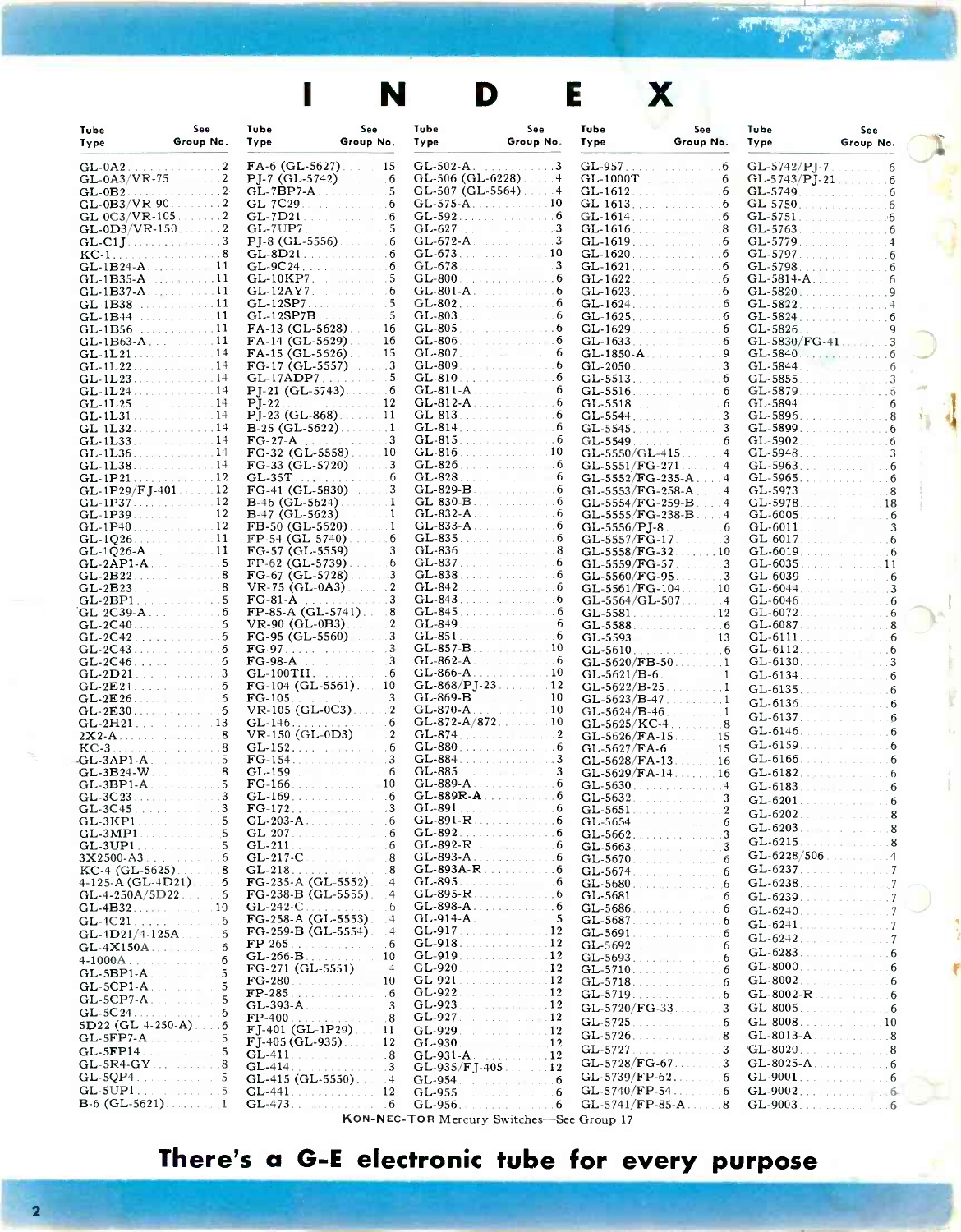

# INDUSTRIAL AND TRANSMITTING TYPES

SUGGESTED USER PRICES EFFECTIVE MAY 15, 1953

| Type                                                                                                        | Sug.<br>User<br>Price                               | Type                                                                                                                       | Sug.<br>User<br>Price                                | Type                                                                                    | Sug.<br>User<br>Price                                      | Type                                                                                                       | $\operatorname{Sug}.$<br>User<br>Price               | Type                                                                                                          | Sug.<br>User<br>Price                                 |
|-------------------------------------------------------------------------------------------------------------|-----------------------------------------------------|----------------------------------------------------------------------------------------------------------------------------|------------------------------------------------------|-----------------------------------------------------------------------------------------|------------------------------------------------------------|------------------------------------------------------------------------------------------------------------|------------------------------------------------------|---------------------------------------------------------------------------------------------------------------|-------------------------------------------------------|
| $GL-0A2$<br>GL-0A3/VR-75<br>$CL-0B2$<br>GL-0B3/VR-90<br>GL-0C3/VR-105<br>GL-0D3/VR-150                      | \$2.90<br>2.65<br>3.20<br>1.20<br>2.65<br>2.65      | GL-5UP1<br>B-6 See GL-5621<br>FA-6 See GL-5627<br>P <sub>1</sub> -7 See GL-5742<br>$GL-7BP7-A$<br><b>GL-7C29</b>           | \$17.75<br>48.50<br>130.00                           | F1-405 Use GL-935<br>$GL-411$<br>$GL-414$<br>GL-415 See GL-5550<br>$GL-441$<br>$GL-473$ | \$250.00<br>120.00<br>4.50<br>165.00                       | GL-922<br>$CL-923$<br>GL-927<br>GL-929<br>GL-930<br>GL-931-A                                               | \$1.95<br>2.05<br>2.50<br>1.50<br>1.65<br>8.60       | GL-5692<br>GL-5693<br>GL-5718<br>GL-5719<br>GL-5720/FG-33<br>$GL-5725 \star$                                  | \$8.55<br>6.95<br>$8.50\,$<br>8.50<br>23.00<br>4.25   |
| $KC-1$<br><b>GL-1B24A</b><br>$GL-1B35A$<br><b>GL-1B37A</b><br>$CL-1B38$<br>$GL-1B44$                        | 350.00<br>43.00<br>11.10<br>15.00<br>50.00<br>38.00 | GL-7D21<br>GL-7UP7<br>PJ-8 See GL-5556<br>$CL-8D21$<br>$GL-9C24$<br>$GL-10K$ P7                                            | 320.00<br>49.50<br>1300.00<br>570.00<br>50.00        | GL-502-A<br>GL-506 See GL-6228<br>GL-507 See GL-5564<br>GL-575-A<br>GL-592<br>GL-627    | 1.85<br>21.00<br>30.25<br>22.00                            | GL-935<br>GL-954<br>GL-955<br>GL-956<br>$CL-957$<br>$GL-1000T$                                             | 7.80<br>5.65<br>3.60<br>7.00<br>3.75<br>137.50       | $CL-5726$ $\star$<br>$GL$ -5727 $\star$<br>GL-5728/FG-67<br>GL-5739/FP-62<br>GL-5740/FP-54<br>GL-5741/FP-85-A | 1.75<br>3.00<br>26.00<br>49.50<br>88.00<br>85.00      |
| $CL-1B56$<br>$GL-1B63-A$<br>$GL$ -CIJ<br>$GL-1L21$<br>$GL-1L22$<br>$GL-1L23$                                | 38.00<br>56.00<br>8.69<br>14.00<br>29.00<br>29.00   | <b>GL-12AY7</b><br>GL-12SP7<br>$GL-12SP7B$<br>FA-13 See GL-5628<br>FA-14 See GL-5629<br>FA-15 See GL-5626                  | 3.00<br>47.40<br>68.00                               | GL-672-A<br>$CL-673$<br>$CL-678$<br>$CL-800$<br>GL-801-A<br>GL-802                      | 35.00<br>21.00<br>47.00<br>11.50<br>4.85<br>4.75           | GL-1612<br>$ CL-1613$<br>$GL-1614$<br>$ GL-1616$<br>$GL-1619$<br>$CL-1620$                                 | 2.70<br>2.45<br>2.00<br>8.65<br>2.50<br>6.25         | GL-5742/PJ-7<br>$CL-5743/P$ ]-21<br>$CL-5749 \star$<br>$CL-5750 \star$<br>$CL-5751*$<br>GL-5763               | 14.50<br>14.00<br>2.00<br>2.50<br>3.50<br>1.75        |
| $GL-1L24$<br>$GL-1L25$<br>GL-1L31<br>GL-1L32<br>$GL-1L33$<br>$GL-1L36$                                      | 49.50<br>15.75<br>15.75<br>14.00<br>34.00<br>14.00  | FG-17 See GL-5557<br>GL-17ADP7<br>PJ-21 See GL-5743<br>$P$ J-22<br>PJ-23 See GL-868<br>B-25 See GL-5622                    | 160.00<br>2.50                                       | GL-803<br>$CL-805$<br>GL-806<br>$CL-807$<br>GL-809<br>$CL-810$                          | 24.25<br>13.50<br>34.25<br>2.50<br>4.00<br>16.25           | $CL-1621$<br>$GL-1622$<br>$GL-1623$<br>$GL-1624$<br>GL-1625<br>$GL-1629$                                   | 1.95<br>2.50<br>4.05<br>4.00<br>2.65<br>1.40         | GL-5779<br>GL-5797<br>GL-5798<br>$GL-5814 \star$<br>GL-5820<br>GL-5822                                        | 80.00<br>13.50<br>17.45<br>3.50<br>1200.00<br>143.00  |
| $GL-1L38$<br>$GL-1P21$<br>GL-1P29/FJ-401<br>$GL-1P37$<br>$GL-1P39$<br>$\overline{\phantom{a}}$<br>$GL-1P40$ | 25.00<br>50.00<br>2.95<br>2.85<br>1.75<br>1.95      | FG-27-A<br>FG-32 See GL-5558<br>FG-33 See GL-5720<br>$GL-35T$<br>FG-41 See GL-5830<br>B-46 See GL-5624                     | 26.00<br>10.50                                       | GL-811-A<br>$GL-812-A$<br>$CL-813$<br>GL-814<br>GL-815<br>$CL-816$                      | 5.00<br>5.00<br>18.00<br>14.25<br>8.20<br>1.65             | $GL-1633$<br>$GL-1850-A$<br>$GL-2050$<br>$CL-5513$<br>$GL-5516$<br>$CL-5518$                               | 1.95<br>540.00<br>1.85<br>275.00<br>7.95<br>525.00   | GL-5824<br>GL-5826<br>GL-5830/FG-41<br><b>CL-5840</b><br>GL-5844<br>GL-5855                                   | 3.35<br>1300.00<br>200.00<br>10.75<br>2.25<br>77.00   |
| $CL-1Q26$<br>$GL-IQ26A$<br>$GL-2AP1-A$<br>$CL-2B22$<br>GL-2B23<br>$GL-2BP1$                                 | 85.00<br>93.00<br>10.55<br>21.00<br>23.50<br>9.60   | B-47 See GL-5623<br>FB-50 See GL-5620<br>FP-54 See GL-5740<br>FG-57 See GL-5559<br>FP-62 Sec GL-5739<br> FG-67 See GL-5728 |                                                      | GL-826<br>GL-828<br>GL-829-B<br>GL-830-B<br>GL-832-A<br>GL-833-A                        | 12.50<br>13.75<br>16.25<br>11.50<br>12.90<br>49.50         | GL-5544<br>$CL-55+5$<br>GL-5549<br>GL-5550/GL-415<br>GL-5551/FG-271<br>GL-5552/FG-235-A                    | 27.00<br>35.00<br>370.00<br>50.00<br>80.50<br>121.00 | GL-5879<br>GL-5894<br>GL-5896<br>GL-5899<br>GL-5902<br>GL-5963                                                | 1.75<br>19.00<br>7.25<br>10.75<br>11.00<br>1.40       |
| <b>GL-2C39-A</b><br>$CL-2C40$<br>$CL-2C42$<br>$CL-2C+3$<br>GL-2C46<br>$CL-2D21$                             | 34.00<br>24.00<br>21.50<br>21.50<br>22.00<br>2.00   | VR-75 See GL-0A3<br>$FG-81-A$<br>FP-85-A See GL-5741<br>$VR-90$ See $GL-0B3$<br>FG-95 See GL-5560<br>FG-97                 | 16.00<br>25.00                                       | GL-835<br>$GL-836$<br>GL-837<br>GL-838<br>GL-842<br>GL-843                              | 19.50<br>9.00<br>5.80<br>13.75<br>4.05<br>2.60             | GL-5553/FG-258-A<br>GL-5554/FG-259-B<br>GL-5555/FG-238-B<br>GL-5556/PJ-8<br>GL-5557/FG-17<br>GL-5558/FG-32 | 265.00<br>190.00<br>370.00<br>13.50<br>8.50<br>14.00 | GL-5973<br>$CL-6005 \star$<br>$GL-6011$<br>GL-6017<br>GL-6019<br>GL-6039                                      | 310.00<br>3.75<br>13.00<br>340.00<br>620.00<br>620.00 |
| $CL-2E24$<br>GL-2E26<br>GL-2E30<br>$GL-2H21$<br>$2X2-A$<br>$KC-3$                                           | 4.65<br>3.85<br>2.45<br>100.00<br>4.35<br>350.00    | FG-98-A<br>$CL-100TH$<br>FG-104 See GL-5561<br>$\Gamma$ G-105<br>VR-105 See GL-0C3<br>$GL-146$                             | 27.00<br>18.25<br>48.00<br>27.00                     | GL-845<br>GL-849<br>$CL-851$<br>$CL-857-B$<br>GL-862-A<br>$CL-866-A$                    | 13.75<br>138.00<br>340.00<br>218.50<br>1322.00<br>2.10     | GL-5559/FG-57<br>GL-5560/FG-95<br>GL-5561/FG-104<br>GL-5564/GL-507<br>GL-5581<br> GL.5588                  | 19.50<br>28.00<br>38.00<br>870.00<br>2.25<br>120.00  | GL-6044<br>$CL-6072 \star$<br>$GL-6087$ *<br>$GL-6111$<br>$GL-6112$<br>GL-6130                                | 56.00<br>5.50<br>5.25<br>11.50<br>11.50<br>18.00      |
| GL-3AP1-A<br>GL-3B24W<br>$GL-3BP1-A$<br>$CL-3C23$<br>GL-3KP1<br>$GL-3MP1$                                   | 14.25<br>11.75<br>16.50<br>12.50<br>14.50<br>14.75  | VR-150 See GL-0D3<br>$GL-152$<br>FG-154<br>$CL-159$<br>FG-166<br>$GL-169$                                                  | 30.00<br>47.50<br>160.00<br>160.00<br>135.00         | GL-868/PJ-23<br>$CL-869-B$<br>$CL-870-A$<br>GL-872-A/872<br>$GL-874$<br>$CL-880$        | 2.50<br>138.00<br>1475.00<br>8.20<br>3.10<br>510.00        | GL-5593<br>GL-5610<br>GL-5620/FB-50<br>$GL-5621/B-6$<br>GL-5622/B-25<br>GL-5623/B-47                       | 87.50<br>2.25<br>14.50<br>13.50<br>12.50<br>13.50    | $GL-6134$ *<br>$GL-6135 \star$<br>$CL-6136 \star$<br>$GL-6137 \star$<br>$GL-6146$<br>$CL-6159$                | 6.00<br>2.75<br>3.25<br>2.50<br>4.90<br>4.90          |
| CL-3UPI<br>GL-3X2500A3<br>KC-4 See GL-5625<br>$GL-4B32$<br>$GL-4C21$<br>$CL-4D21/4-125-A$                   | 27.00<br>198.00<br>12.00<br>15.75<br>30.25          | FG-172<br>GL-203-A<br>GL-207<br>$GL-211$<br>GL-217-C<br>$GL-218$                                                           | 65.00<br>13.75<br>240.00<br>13.75<br>21.17<br>225.00 | GL-884<br>GL-885<br>$GL-889-A$<br>$CL-889R-A$<br>GL-891<br>GL-891-R                     | 1.85<br>2.00<br>210.00<br>295.00<br>237.00<br>385.00       | GL-5624/B-46<br>$CL-5625/KC-4$<br>GL.5626/FA.15<br>GL-5627/FA-6<br>GL-5628/FA-13<br>GL-5629/FA-14          | 13.50<br>225.00<br>22.50<br>27.00<br>26.00<br>21.00  | $GL-6166$<br>$GL-6183$<br>$GL-6201 \star$<br>$GL-6202 \star$<br>$GL-6203 \star$<br>$GL-6215$                  | 780.00<br>680.00<br>5.50<br>3.17<br>3.97<br>3.00      |
| $CL-4X150-A$<br>4-125-A See GL-4D21<br>GL-4-250-A/5D22<br>GL-4-1000A<br>$GL-5BP1-A$<br>$CL-5C24$            | 48.00<br>41.25<br>132.00<br>22.50<br>45.00          | FG-235A See GL-5552<br>FG-238B See GL-5555<br>GL-242-C<br>FG-258A See GL-5553<br>FG-259B See GL-5554<br>$FP-265$           | 15.50<br>40.00                                       | GL-892<br>GL-892-R<br>$GL-893-A$<br>GL-893A-R<br>GL-895<br>GL-895-R                     | 237.00<br>385.00<br>664.00<br>1212.00<br>950.00<br>1300.00 | GL-5630<br>GL-5632<br>$CL-5651$<br>$GL-5654*$<br>GL-5662<br>$GL-5663$                                      | 1000.00<br>12.15<br>2.30<br>4.25<br>3.20<br>1.90     | GL-6228/GL-506<br>GL-8000<br>$GL-8002$<br>GL-8002-R<br>GL-8005<br>GL-8008                                     | 3300.00<br>14.50<br>160.00<br>190.00<br>8.40<br>8.20  |
| GL-5CP1-A<br>GL-5CP7-A<br>5D22 See GL-4-250-A<br>GL-5FP7A<br>$GL-5FP14$<br>$GL-5QP4$<br>GL-5R4-GY           | 23.25<br>27.25<br>30.00<br>30.25<br>49.50<br>2.20   | $GL-266-B$<br>FG-271 See GL-5551<br>FG-280<br>FP-285<br>GL-393-A<br>FP-400<br><b>IFJ-401 See GL-1P29</b>                   | 218.50<br>62.00<br>22.00<br>13.25<br>27.00           | GL-898-A<br>$GL-914-A$<br>GL-917<br>GL-918<br>$GL-919$<br>GL-920<br>$CL-921$            | 1322.00<br>93.50<br>3.50<br>3.10<br>3.50<br>4.15           | $GL-5670 \star$<br>GL-5674<br>GL-5680<br>$ GL-568 $<br>$GL-5686 \star$<br>$CL-5687$<br>2.05   GL-5691      | 5.25<br>100.00<br>214.00<br>1780.00<br>3.75<br>6.00  | GL-8013-A<br>GL-8020<br>GL-8025-A<br>$GL-9001$<br>GL-9002<br>8.55   GL-9003                                   | 10.30<br>24.00<br>11.30<br>3.40<br>2.50<br>3.40       |

\*"Five-Star" types.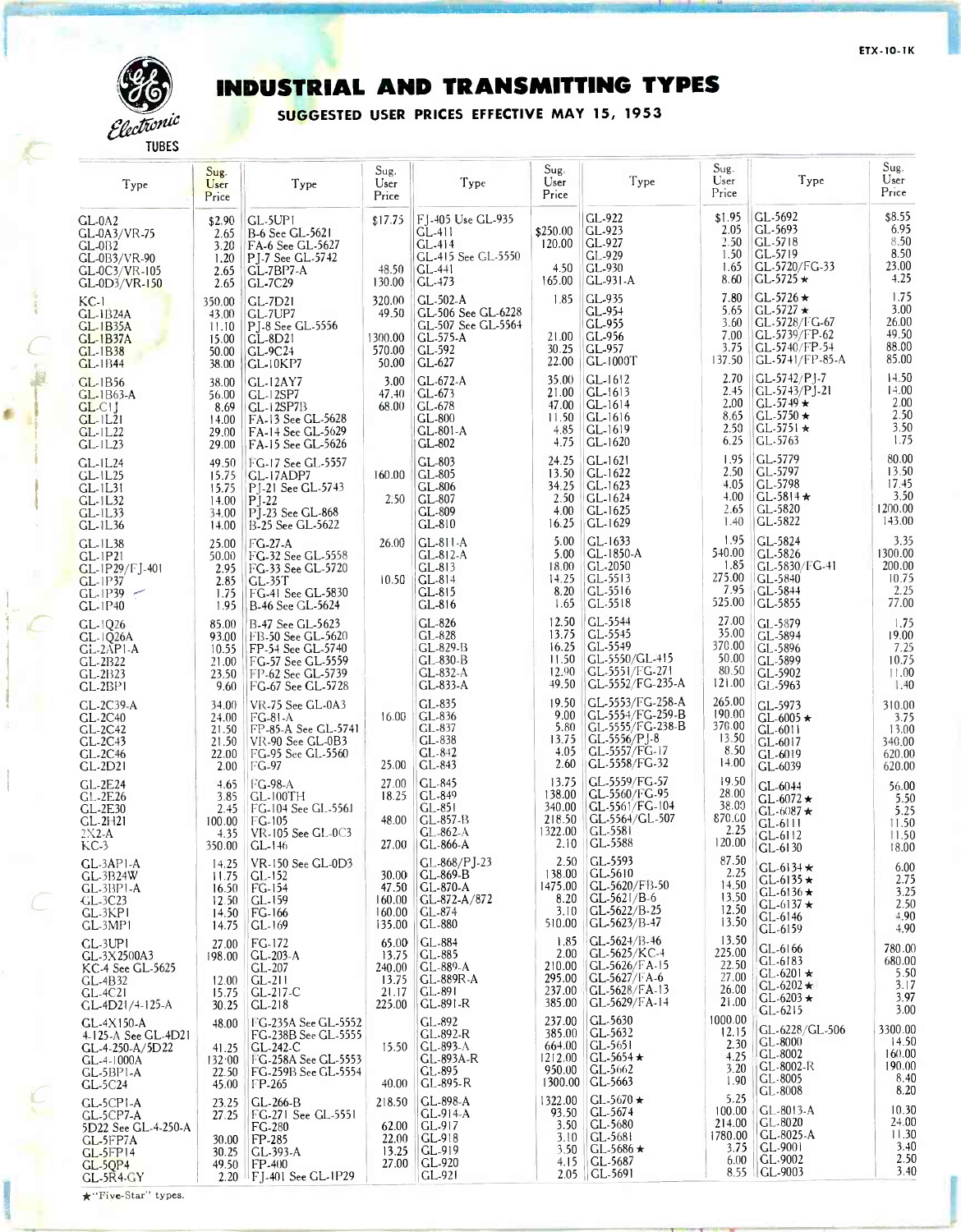

## **THYRATRONS**

**GRID-CONTROLLED GAS-**EOUS-DISCHARGE RECTI-FIER TUBES

|                                                                                                 |                                                                                                 | CATHODE                                                         |                                                              |                                                                     | ANODE                                                                |                                                                           |                                                                                                | Control Characteristics                                                                                                                                        |                                                                                                                                     |                                                                                    |                                                                                                                               |  |
|-------------------------------------------------------------------------------------------------|-------------------------------------------------------------------------------------------------|-----------------------------------------------------------------|--------------------------------------------------------------|---------------------------------------------------------------------|----------------------------------------------------------------------|---------------------------------------------------------------------------|------------------------------------------------------------------------------------------------|----------------------------------------------------------------------------------------------------------------------------------------------------------------|-------------------------------------------------------------------------------------------------------------------------------------|------------------------------------------------------------------------------------|-------------------------------------------------------------------------------------------------------------------------------|--|
| Type<br>No.                                                                                     | No. of<br>Elec-<br>trodes                                                                       | Volts                                                           | Amp                                                          | Peak<br>Volts<br>Inverse                                            | Peak<br>Amp                                                          | Avg<br>Amp                                                                | 100 V                                                                                          | 1000 V                                                                                                                                                         | Temp Range<br>Condensed<br>Mercury C                                                                                                | Warranty                                                                           | Tube Socket<br>Cat. No.                                                                                                       |  |
| $GL-Cl$ <sup>T</sup>                                                                            | 3                                                                                               | 2.5                                                             | 6.3                                                          | 700                                                                 | 8.0                                                                  | 1.0                                                                       | $\sim$                                                                                         |                                                                                                                                                                | $-55 + 70$ *                                                                                                                        | $H-12(3000)$                                                                       | 103J516-103J165-<br>104150-1021305                                                                                            |  |
| $GL-2D21$<br>GL-3C23                                                                            | $\overline{4}$<br>$\overline{3}$                                                                | 6.3<br>2.5                                                      | 0.6<br>7.0                                                   | 1300<br>1250                                                        | 0.5<br>6.0                                                           | 0.1<br>1.5                                                                | $-1.8$<br>$-2.5$                                                                               | $-4.2$ @ 450 V.<br>$-5.5$                                                                                                                                      | $-55 + 90*$<br>$-40 - +80$                                                                                                          | $G-1$<br>$H-12$                                                                    | 103   516 – 103   165 –<br>104J50-102J305                                                                                     |  |
| GL-3C45<br>$FG-27-A$                                                                            | 3<br>3                                                                                          | 6.3<br>5.0                                                      | $2.3\,$<br>4.5                                               | 3000<br>1000                                                        | 35<br>10.0                                                           | 0.045<br>2.5                                                              | $-2.0$                                                                                         | $-8.0$                                                                                                                                                         | $-50-+90*$<br>$40 - 80$                                                                                                             | $H-12$                                                                             | 102] 305-103 [165-<br>1031516 1031165<br>104150--1021305                                                                      |  |
| $FG-81-A$                                                                                       | 3                                                                                               | 2.5                                                             | 5.0                                                          | 500                                                                 | 2.0                                                                  | 0.5                                                                       | $-3.0$                                                                                         | $-5.25$ @ 500 V.                                                                                                                                               | $-20 - +50*$                                                                                                                        | $H-12(3000)$                                                                       | 103 1516 - 103 1165                                                                                                           |  |
| FG-97                                                                                           | $\frac{1}{2}$                                                                                   | 2.5                                                             | 5.0                                                          | 1000                                                                | 2.0                                                                  | 0.5                                                                       | $+0.5$                                                                                         | $-13.0$                                                                                                                                                        | $40 - 80$                                                                                                                           | $H-12$                                                                             | 104150-1021305<br>103J516-103J165-                                                                                            |  |
| FG-98-A                                                                                         | $\overline{4}$                                                                                  | 2.5                                                             | 5.0                                                          | 500                                                                 | 2.0                                                                  | 0.5                                                                       | $-5.0$                                                                                         | $-11.0$ @ 500 V.                                                                                                                                               | $-20 - +50*$                                                                                                                        | $H-12(3000)$                                                                       | 104150-1021305<br>1031516-1031165-<br>104150-1021305                                                                          |  |
| $FG-105$                                                                                        | $\overline{4}$                                                                                  | 5.0<br>15.5<br>15.5                                             | 10.0<br>11.0<br>10.0                                         | 2500<br>750<br>10000                                                | 40.0<br>77.0<br>16.0                                                 | 6.4<br>2.5<br>4.0                                                         | $+1.0$<br>$+1.0$<br>$+1.0$                                                                     | $-9.0$<br>$-9.0$<br>$-9.0$                                                                                                                                     | $40 - 80$<br>$30 - 95$<br>$25 - 50$                                                                                                 | $H-12$                                                                             | 104 J52-103 J173                                                                                                              |  |
| FG-154                                                                                          | $\overline{4}$                                                                                  | 5.0                                                             | 7.0                                                          | 500                                                                 | 10.0                                                                 | 2.5                                                                       | $^{-4.0}$                                                                                      | $-9.0$ @ 500 V.                                                                                                                                                | $-20 - +50*$                                                                                                                        | $H-12(3000)$                                                                       | 103 1516-103 1165-<br>104J50-102J305                                                                                          |  |
| FG-172                                                                                          | $\div$                                                                                          | 5.0<br>15.5                                                     | 10.0<br>11.0                                                 | 2000<br>750                                                         | 40.0<br>77.0                                                         | 6.4<br>2.5                                                                | $+1.0$<br>$+1.0$                                                                               | $-9.0$<br>$-9.0$                                                                                                                                               | $40 - 80$<br>$30 - 95$                                                                                                              | $H-12$                                                                             | 102J304                                                                                                                       |  |
| GL-393-A<br>$GL-414$<br>GL-502-A<br>GL-627<br>GL-672-A<br>GL-678<br>GL-884<br>GL-885<br>GL-2050 | 3<br>$\mathbf 4$<br>$\overline{4}$<br>$\overline{\mathbf{3}}$<br>$\frac{4}{3}$<br>$\frac{3}{3}$ | $2.5\,$<br>5.0<br>6.3<br>2.5<br>5.0<br>5.0<br>6.3<br>2.5<br>6.3 | 7.0<br>20.0<br>0.6<br>6.0<br>5.0<br>7.5<br>0,6<br>1.4<br>0.6 | 1250<br>2000<br>1300<br>2500<br>2500<br>15000<br>350<br>350<br>1300 | 6.0<br>100.0<br>1.0<br>$^{2.5}_{40}$<br>6.0<br>0.300<br>0.300<br>1.0 | 1.5<br>12.5<br>0.100<br>0.64<br>$3.2\,$<br>1.6<br>0.075<br>0.075<br>0.100 | $-2.5$<br>$\Omega$<br>$-1.0$<br>$-1.0$<br>$\Omega$<br>$\Omega$<br>$-10.0$<br>$-10.0$<br>$-1.5$ | $-5.5$<br>$-10.0$<br>$-3.5$ @ 650 V.<br>$-6.0$<br>$-10.0$<br>$-15.0$<br>$-25.0$ @ 250 V.<br>$-25.0 \; \textcircled{a} \; 250 \; \text{V}$ .<br>$-3.0$ @ 650 V. | $-40-+80$<br>$40 - 80$<br>$-55 - +90*$<br>$+25 - +70$<br>$+40 - +80$<br>$+25 - +50$<br>$-75 - +90*$<br>$-75 - +90*$<br>$-75 - +90*$ | $H-12$<br>$H-12$<br>$G-1$<br>$H-12$<br>$H-12$<br>$H-12$<br>$G-1$<br>$G-1$<br>$G-1$ | 103 [164-103 [58<br>1021304<br>103J164–103J58<br>104]52 1031173<br>104]52-103]173<br>$104J51 - 103J162$<br>1031164<br>1031166 |  |
| GL-5544<br>GL-5545<br>GL-5557/FG-17                                                             | $\frac{4}{3}$<br>$\frac{3}{3}$                                                                  | 2.5<br>2.5<br>2.5                                               | 12<br>21<br>5.0                                              | 1500<br>1500<br>5000                                                | 40.0<br>80.0<br>2.0                                                  | $3.2\,$<br>6.4<br>0.5                                                     | $\mathbf{0}$<br>$\Omega$<br>$-2.0$                                                             | $-7.0$<br>$-7.0$<br>$-7.0$                                                                                                                                     | $-55 - +70*$<br>$-55 - +70*$<br>$40 - 80$                                                                                           | H-12 (3000)<br>$H-12(3000)$<br>$H-12$                                              | 104   52 - 103   174<br>104 152-103 1174<br>1031516–1031165–<br>104150 102J305                                                |  |
| GL-5559/FG-57                                                                                   | 3                                                                                               | 5.0                                                             | 4.5                                                          | 1000                                                                | 15.0                                                                 | 2.5                                                                       | $-1.75$                                                                                        | $-6.5$                                                                                                                                                         | $40 - 80$                                                                                                                           | $H-12$                                                                             | 103 516 - 103 1165 -<br>104J50-102J305                                                                                        |  |
| GL-5560/FG-95<br>GL-5632                                                                        | $\overline{4}$<br>3                                                                             | 5.0<br>$+5.5$<br>2.5                                            | 4.5<br>4.5<br>9                                              | 1000<br>1000<br>1250                                                | 15.0<br>30.0<br>30.0                                                 | 2.5<br>0.5<br>2.5                                                         | $+1.0$<br>$+1.0$<br>$-1.0$                                                                     | $-9.0$<br>$-9.0$<br>$-4.5$ (a) $750$ V.                                                                                                                        | $40 - 80$<br>$40 - 80$<br>$-55 - +70*$                                                                                              | $H-12$<br>$H-12(3000)$                                                             | $103$ J $516 - 103$ J $165 -$<br>104150-1021305<br>1031516 1031165-<br>104150-1021305                                         |  |
| GL-5662                                                                                         | 3                                                                                               | 6.3                                                             | 0.15                                                         | 200                                                                 | Fuse<br>Tube                                                         |                                                                           | $-3.5$                                                                                         | $-5.0$ @ 160 V.                                                                                                                                                | $-55 - +90*$                                                                                                                        | $G-1$                                                                              | 103J172                                                                                                                       |  |
| GL-5663<br>GL-5720/FG-33                                                                        | $\overline{4}$<br>$\overline{3}$                                                                | 6.3<br>5.0                                                      | 0.150<br>4.5                                                 | 500<br>1000                                                         | 0.06<br>15.0                                                         | 0.020<br>2.5                                                              | $-1.5$<br>$+9.5$                                                                               | $-2.5$ @ 500 V.<br>$+9.5$                                                                                                                                      | $-55 - +90$<br>$35 - 80$                                                                                                            | $G-1$<br>$H-12$                                                                    | 103 T172<br>1031516-1031165-<br>104   50 – 102   305                                                                          |  |
| GL-5727<br>GL-5728/FG-67                                                                        | $\overline{4}$<br>3                                                                             | 6.3<br>5.0                                                      | 0.60<br>4.5                                                  | 1300<br>1000                                                        | 0.5<br>15.0                                                          | 0.1<br>2.5                                                                | $-1.0$<br>$+4.0$                                                                               | $-3.5$ @ $450$ V.<br>$\Omega$                                                                                                                                  | $-75 + 90*$<br>$40 - 80$                                                                                                            | $G-1$<br>$H-12$                                                                    | 1031516-1031165-<br>104   50 - 102   305                                                                                      |  |
| GL-5830/FG-41<br>GL-5855<br>GL-5948                                                             | 3<br>333                                                                                        | 5.0<br>2.5<br>6.3                                               | 20.0<br>34.0<br>30                                           | 10000<br>1500<br>25000                                              | 75.0<br>150<br>1000                                                  | 12.5<br>12.5<br>1.0                                                       | $+8.0$<br>$+8.0$                                                                               | $+2.0$<br>$-9.0$                                                                                                                                               | $40 - 65$<br>$-55 - +70*$<br>$-50 - +75*$                                                                                           | $C-1000$<br>H-12 (3000)                                                            | 1031522                                                                                                                       |  |
| GL-6011                                                                                         |                                                                                                 | 2.5                                                             | 9.0                                                          | 1250                                                                | 30                                                                   | 2.5                                                                       | $\theta$                                                                                       | $-6.0$                                                                                                                                                         | $-40 - +80$                                                                                                                         | H-12 (3000)                                                                        | 1031516-1031165-<br>104]50-102]305                                                                                            |  |
| GL-6044<br>GL-6130                                                                              | $\sqrt{3}$<br>$\overline{\mathbf{3}}$                                                           | 2.5<br>6.3                                                      | 17.0<br>2.3                                                  | 500<br>3000                                                         | 77<br>35                                                             | 6.4<br>0.045                                                              | $-0.5$                                                                                         | $-2.5$ @ 500 V.                                                                                                                                                | $-55 - +85*$<br>$-50 - +90*$                                                                                                        | $H-12(3000)$                                                                       | 102J305-103J165-<br>1031516-104150                                                                                            |  |

\*Temperature ratings are expressed in terms of the ambient temperature range over which the tubes will operate.<br>†These ratings apply only when the tube is used for ignitor firing.<br>‡These ratings apply only when the tube is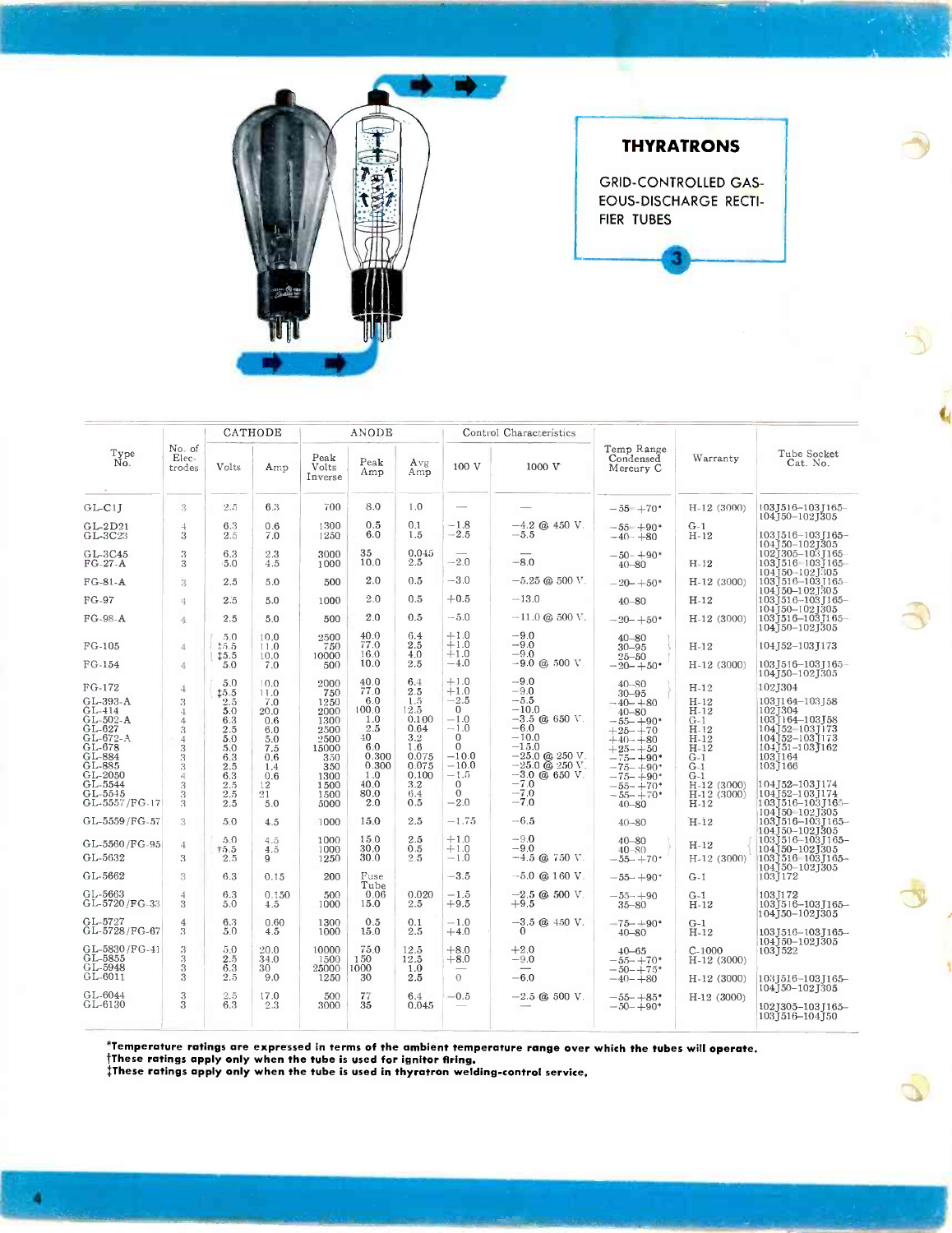



| Welding-Control<br>$Types^*$                                                                | Size                    | Supply<br>Volts                                                                           | Kva<br>Demand                     | Corresponding<br>Average Anode<br>Current, Amp | Maximum<br>Average Anode<br>Current, Amp | Corresponding<br>Kva<br>Demand  | Type of<br>Cooling                        | Warranty                                       |  |
|---------------------------------------------------------------------------------------------|-------------------------|-------------------------------------------------------------------------------------------|-----------------------------------|------------------------------------------------|------------------------------------------|---------------------------------|-------------------------------------------|------------------------------------------------|--|
| GL-5550/GL-415<br>GL-5551/FG-271<br>GL-5552/FG-235-A<br>GL-5553/FG-258-A<br>GL-5822 $\circ$ | (A)<br>ΈB,<br>'C`<br>(D | $250 - 600$ rms<br>$250 - 600$ rms<br>$250 - 600$ rms<br>$250 - 600$ rms<br>$220,600$ rms | 300<br>600<br>1200<br>2400<br>424 | 12.1<br>30.2<br>75.6<br>192.0<br>20            | 22.4<br>56.0<br>140<br>355<br>70         | 100<br>200<br>400<br>800<br>188 | Water<br>Water<br>Water<br>Water<br>Water | $H-12$<br>$H-12$<br>$H-12$<br>$H-12$<br>$H-12$ |  |

\*Ratings are for voltages of 600 volts rms and below.<br>®For frequency-changer welding control. Peak current = 1500 amperes, peak inverse and forward voltage = 1200 volts.

|                                       | Typical                           |                                | MAXIMUM RATINGS |                           |                         |                  |  |  |  |  |
|---------------------------------------|-----------------------------------|--------------------------------|-----------------|---------------------------|-------------------------|------------------|--|--|--|--|
| Power-Rectifier<br>Types <sup>†</sup> | D-c Output<br>Voltage             | Peak Inv. and<br>Forward Volt. | Peak Amp        | Continuous<br>Average Amp | Average Amp<br>l Minute | Warranty         |  |  |  |  |
| GL-5564/GL-507                        | $300\triangle$<br>$600\triangle$  | 2100<br>2100                   | 3600<br>2400    | 400<br>300                | 800<br>600              | $H-24$           |  |  |  |  |
| GL-5779                               | $125\triangle$                    | 350                            | -30             | 10                        | $\cdots$                | $H-12$           |  |  |  |  |
| GL-5554/FG-259-B                      | $300\triangle$<br>$600\triangle$  | 2100<br>2100                   | 900<br>600      | $100\,$<br>75             | 200<br>150              | $II-24$          |  |  |  |  |
| GL-5555/FG-238-B                      | $300\triangle$<br>$600\triangle$  | 2100<br>2100                   | 1800<br>1200    | 200<br>150                | 400<br>300              | $H-24$           |  |  |  |  |
| GL-5630<br>GL-6228/GL-506             | $17500$ $\circledcirc$<br>17500 ◉ | 20000<br>20000                 | 200<br>900      | 50<br>150                 | 50<br>300               | $H-36$<br>$H-36$ |  |  |  |  |

tTypical ignitor requirements for power -rectifier ignitrons are 75-125 volts, 15-20 amperes. Maximum requirements are 150 volts, 40 amperes. 
Six-phase double-way circuits 
ASix-phase double-way circuits





|                                                                                                                                                                                                                                                                                  | Screen Diam.                                                                                                                 |                                                                                                                                          | Heater                                                                                                                                                | Screen                                                                                                                                                                                 | Focusing and                                                                                                                                                                                                                                                                                        | High-Voltage<br>Electrode.                                                                                                                                         | Warranty                                                                                                                                                                                                                                     |
|----------------------------------------------------------------------------------------------------------------------------------------------------------------------------------------------------------------------------------------------------------------------------------|------------------------------------------------------------------------------------------------------------------------------|------------------------------------------------------------------------------------------------------------------------------------------|-------------------------------------------------------------------------------------------------------------------------------------------------------|----------------------------------------------------------------------------------------------------------------------------------------------------------------------------------------|-----------------------------------------------------------------------------------------------------------------------------------------------------------------------------------------------------------------------------------------------------------------------------------------------------|--------------------------------------------------------------------------------------------------------------------------------------------------------------------|----------------------------------------------------------------------------------------------------------------------------------------------------------------------------------------------------------------------------------------------|
| Type No.                                                                                                                                                                                                                                                                         | Min. Inches                                                                                                                  | Volts                                                                                                                                    | Amp                                                                                                                                                   | Fluorescence                                                                                                                                                                           | Deflection                                                                                                                                                                                                                                                                                          | Max Volts                                                                                                                                                          |                                                                                                                                                                                                                                              |
| $GL-2AP1-A$<br>$GL-2BP1$<br>$GL-3AP1-A$<br>$GL-3BP1-A$<br>GL-3KP1<br>$GL-3MP1$<br>$GL-3UP1$<br>$GL-5BP1-A$<br>$GL-5CPI-A$<br>$GL-5CP7-A$<br>$GL-5FP7-A$<br>$GL-5FP14$<br>$GL-5UP1$<br>$GL-5OP4$<br>$GL-7BP7-A$<br>$GL-7UP7$<br>GL-10KP7<br>GL-12SP7<br>GL-12SP7-B<br>$GL-17ADP7$ | $1\frac{3}{4}$<br>$\frac{134}{234}$<br>$4\frac{1}{2}$<br>$4\frac{1}{2}$<br>$4\frac{1}{4}$<br>$\frac{1}{4}$<br>$4\frac{1}{4}$ | 6.3<br>6.3<br>2.5<br>6.3<br>6.3<br>6.3<br>6.3<br>6.3<br>6.3<br>6.3<br>6.3<br>6.3<br>6.3<br>6.3<br>6.3<br>6.3<br>6.3<br>6.3<br>6.3<br>6.3 | 0.6<br>0.6<br>$\overline{2}$ .<br>0.6<br>0.6<br>0.6<br>0.6<br>0.6<br>0.6<br>0.6<br>0.6<br>0.6<br>0.6<br>0.6<br>0.6<br>0.6<br>0.6<br>0.6<br>0.6<br>0.6 | Green<br>Green<br>Green<br>Green<br>Green<br>Green<br>Green<br>Green<br>Green<br>Blue*<br>Blue<br>Blue <sup>t</sup><br>Green<br>White<br>Blue*<br>Blue<br>Blue<br>Blue<br>Blue<br>Blue | Electrostatic<br>Electrostatic<br>Electrostatic<br>Electrostatic<br>Electrostatic<br>Electrostatic<br>Electrostatic<br>Electrostatic<br>Electrostatic<br>Electrostatic<br>Magnetic<br>Magnetic<br>Electrostatic<br>Magnetic<br>Magnetic<br>Magnetic<br>Magnetic<br>Magnetic<br>Magnetic<br>Magnetic | 1000<br>2500<br>1500<br>2200<br>2500<br>2500<br>2500<br>2200<br>4000<br>4000<br>7700<br>8000<br>2500<br>12000<br>8000<br>10000<br>10000<br>10000<br>10000<br>16000 | $C-1000$<br>$C-1000$<br>$C-1000$<br>$C-1000$<br>$C-1000$<br>$C-1000$<br>$C-1000$<br>$C-1000$<br>$C-1000$<br>$C-1000$<br>$C-1000$<br>$C-1000$<br>$C-1000$<br>$C-1000$<br>$C-1000$<br>$C-1000$<br>$C-1000$<br>$C-1000$<br>$C-1000$<br>$C-1000$ |
| $GL-914-A$                                                                                                                                                                                                                                                                       | $rac{1}{814}$                                                                                                                | 2.5                                                                                                                                      | 2.1                                                                                                                                                   | Green                                                                                                                                                                                  | Electrostatic                                                                                                                                                                                                                                                                                       | 7000                                                                                                                                                               | $C-1000$                                                                                                                                                                                                                                     |

\*Phosphorescence-greenish-yellow. #Phosphorescence-orange.

 $\triangle$ Rectangular, 14  $\frac{1}{4}$ " by 11 $\frac{1}{8}$ "

§Rectangular,  $1\frac{3}{4}$ " by  $1\frac{1}{8}$ "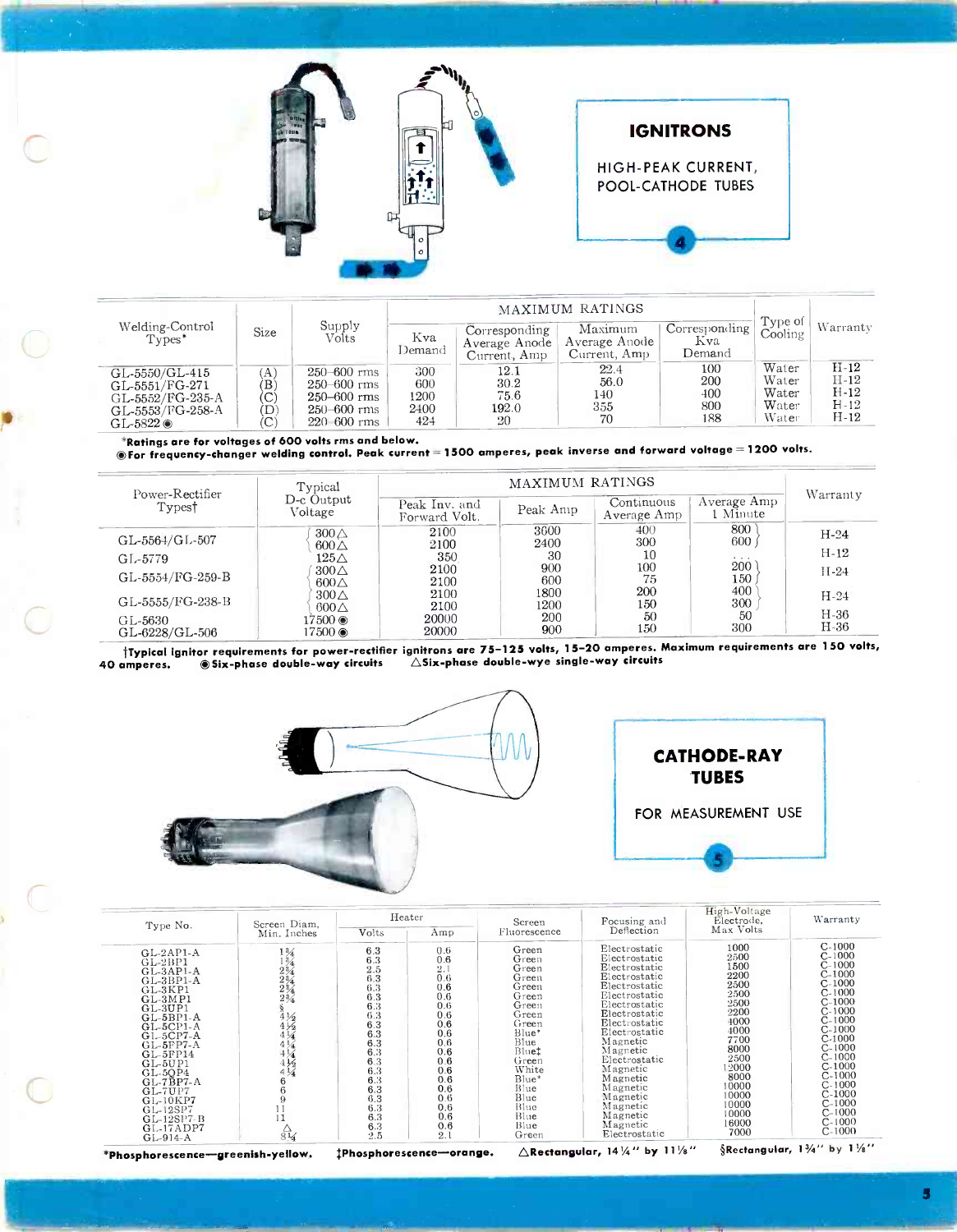### PLIOTRONS (Cont'd)

|                                                              | No.                   |                                              | CATHODE                        |                                              |                                                  | <b>PLATE</b>                             |                                        |                                      | MAX. FREQ. MC.                          |                                  |                                                                              |                                                       |                                                                              |
|--------------------------------------------------------------|-----------------------|----------------------------------------------|--------------------------------|----------------------------------------------|--------------------------------------------------|------------------------------------------|----------------------------------------|--------------------------------------|-----------------------------------------|----------------------------------|------------------------------------------------------------------------------|-------------------------------------------------------|------------------------------------------------------------------------------|
| Type<br>No.                                                  | of<br>Elec-<br>trodes | Volts                                        | Amp.                           | Max.<br>volts                                | Max.<br>Amp                                      | Max.<br>Input,<br>Watts                  | Max.<br>Dissi-<br>pation,<br>Watts     | $^{\circ}$<br>Max.<br>Plate<br>Input | $@50\%$<br>Max.<br>Plate<br>Input       | Mu                               | Gm                                                                           | Warranty                                              | Tube Socket<br>Cat. No.                                                      |
| $@GL-6166$<br>$@GL-6182$<br>$@GL-6183$<br>GL-6201            | $\overline{4}$<br>6   | 5.0<br>$6.3*$<br>$6.3*$<br>$12.6*$<br>$6.3*$ | 175<br>15<br>24<br>0.15<br>0.3 | 6600<br>9000<br>4000<br>300                  | 2.75<br>1.6<br>0.7<br>0.010                      | 18000<br>13000<br>2500<br>.              | 10000<br>7000<br>1500<br>2.5           | -30<br>900<br>900<br>.               | $220 \& 90\%$<br>.<br>.                 | 10<br>20<br>10<br>60             | $\cdots \cdots \cdots$<br>5500                                               | $C-1000$<br>$C-1000$<br>$C-1000$<br>$G-1$             |                                                                              |
| $@GL-6283$<br>GL-8000<br>◈GL-8002<br>$@GL-8002-R$<br>GL-8005 | 4<br>3<br>3<br>3<br>3 | $6.3*$<br>10<br>16<br>16<br>10               | 3.6<br>4.5<br>38<br>38<br>3.25 | 1600<br>2500<br>3500<br>3500<br>1250<br>1500 | 0.300<br>0.300<br>1.00<br>1.00<br>0.200<br>0.200 | 350<br>750<br>3000<br>3000<br>240<br>300 | 200<br>175<br>1200<br>1200<br>75<br>85 | 900<br>30<br>150<br>120<br>60        | .<br>100<br>300<br>200<br>$100 \& 60\%$ | 10<br>16.5<br>21.5<br>21.5<br>20 | $-1 - 1 - 1$<br>All All All A<br>and a series<br>$\sim$ $\sim$ $\sim$ $\sim$ | $C-1000$<br>$C-1000$<br>$C-1000$<br>$C-1000$<br>$G-1$ | 104J51-103J162<br>103J516-103J165                                            |
| GL-8025-A<br>GL-9001<br>GL-9002<br>GL-9003                   | 3<br>5<br>5           | 6.3<br>6.3<br>6.3<br>6.3                     | 1.92<br>0.15<br>0.15<br>0.15   | 1000<br>250<br>250<br>250                    | 0.080<br>0.002<br>0.006<br>0.006                 | 50<br>.<br>.                             | 30<br>0.5<br>1.6                       | 500<br>.                             | $ 600 \t@. 70\%$<br>.                   | 18<br>25                         | $-1 - 1 - 1 = 0$<br>1400<br>2200<br>1800                                     | $C-1000$<br>$G-1$<br>$G-1$<br>$G-1$                   | $104$ J50-102J305<br>103 165-104 150<br>1031172<br>$103$ [ $172$<br>103,1172 |

Figures in bold type are ICAS ratings.

\* Heater -type cathode.

tube \$10.00.

\* Heater-type cathode.<br>
\*Lower prices apply when new tube is purchased and radiator the per section. in good condition is returned, prepaid, to Schenectady. \*\*\*Credit for return, prepaid, to Schenectady -carton \$5.00, ent is per strand.

<sup>+</sup>Single- or two-phase filament. Voltage is per unit.

 $\S$  Single-, three-, or six-phase filament. Voltage is per strand,

t Per section.

tiSingle- or three-phase filament. Voltage is per strand, cur-/Voltage to neutral.

 $\bullet$  Forced-air-cooled type.  $\bullet$  Water-cooled type.

### GASKETS FOR WATER-COOLED TYPES

| Cat. No.  | Used on Tube Type              | Cat. No.   | Used on Tube Type |
|-----------|--------------------------------|------------|-------------------|
| 5182028P1 | GL-862-A, GL-880, GL-898-A     | 5182028P8  | GL-889-A          |
| 5182028P2 | GL-858, GL-893-A               | 5182028P10 | GL-8002           |
| 5182028P3 | GL-214, GL-207, GL-891, GL-892 | 5182028P11 | GL-8009           |



### KLYSTRONS

HIGH-VACUUM, VELOCITY-MODULATED ELECTRON - BEAM TUBES FOR USE AS U-H-F AMPLIFIERS



|                                                                    |                                        | Cathode                          |                                                                | Max.<br>Max.<br>Beam<br>Beam<br>Voltage<br>Current<br>Kilovolts<br>Amperes |                                              |                                  | Driving Power                                | Power Output                     |                                              |  |
|--------------------------------------------------------------------|----------------------------------------|----------------------------------|----------------------------------------------------------------|----------------------------------------------------------------------------|----------------------------------------------|----------------------------------|----------------------------------------------|----------------------------------|----------------------------------------------|--|
| Type<br>Ňo.                                                        | Volts                                  | Amp                              | Frequency<br>Range<br>Megacycles                               |                                                                            | Sync. Level<br>Watts                         | Pedestal<br>Level Watts          | Sync. Level<br>Kilowatts                     | Pedestal<br>Level<br>Kilowatts   |                                              |  |
| GL-6237<br>GL-6238<br>GL-6239<br>$GL-6240$<br>$GL-6241$<br>GL-6242 | 6.3<br>6.3<br>6.3<br>6.3<br>6.3<br>6.3 | 38<br>38<br>38<br>38<br>38<br>38 | 470–530<br>530-590<br>590-656<br>656 728<br>728-806<br>806-890 | 18<br>18<br>18<br>18<br>18<br>18                                           | 3.25<br>3.25<br>3.25<br>3.25<br>3.25<br>3.25 | 60<br>60<br>60<br>60<br>60<br>60 | 28.5<br>28.5<br>28.5<br>28.5<br>28.5<br>28.5 | 12<br>12<br>12<br>12<br>12<br>12 | 6.75<br>6.75<br>6.75<br>6.75<br>6.75<br>6.75 |  |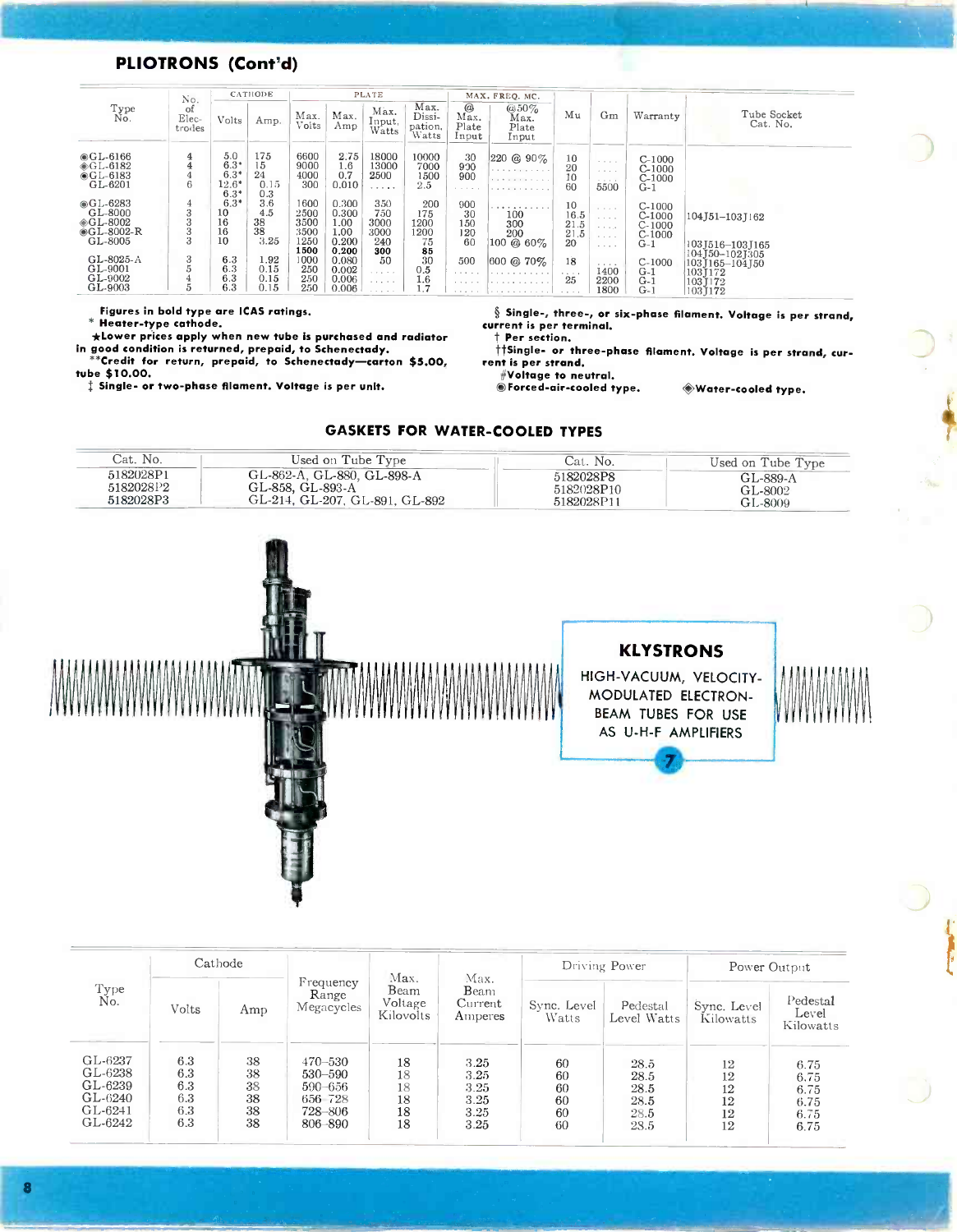

| Type                       | No.<br>of                           | <b>CATHODE</b>        |                      |                        | <b>PLATE</b>          |                                             | Volt-<br>age                                        | Average<br>Dissi-           | Warranty | Tube Socket                               |
|----------------------------|-------------------------------------|-----------------------|----------------------|------------------------|-----------------------|---------------------------------------------|-----------------------------------------------------|-----------------------------|----------|-------------------------------------------|
| Ño.                        | Elec-<br>trodes                     | Volts                 | Amp                  | Max. Inv.<br>Volts     | Max.<br>Amp           | Average<br>Amp                              | Drop<br>Volts                                       | pation<br>Watts             |          | Cat. No.                                  |
| $KC-1$                     | $\,2$                               | 9.0                   | 32.0                 | 100000                 | 1.0                   | .                                           | and and                                             | and a strain                | $C-1000$ | 1031523                                   |
| $GL-2B22$                  | $\,2$                               | 6.3                   | 0.75                 | 100                    | 0.7                   | and a strain of                             | 0.020                                               | and a single                | $C-1000$ | 103 164 - 103 158                         |
| GL-2B23                    | $\frac{2}{2}$                       | 6.3                   | 0.3                  | 150                    | 0.030                 |                                             | $\mathcal{L} \times \mathcal{L} \times \mathcal{L}$ | in strate                   | $C-1000$ | 103] 164-103] 58                          |
| $2X2-A$                    |                                     | 2.5                   | 1.75                 | 12500                  | 0.100                 | .                                           | and a series                                        |                             | $G-1$    | 1031172                                   |
| $KC-3$                     | $\frac{2}{2}$                       | 12.5                  | 32.0                 | 150000                 | 1.0                   | .                                           | $\sim 100$ km s $^{-1}$                             | a a a a a a                 | $C-1000$ | 1031523                                   |
| GL-3B24-W                  |                                     | 2.5                   | 3                    | 20000                  | 0.150                 | 0.03                                        | a series                                            | and a state                 | $C-1000$ | 103   516 - 103   165                     |
|                            |                                     | 5.0                   | 3                    | 20000                  | 0.300                 | 0.06                                        | $\sim$ $\sim$ $\sim$ $\sim$                         | and a strain                |          | 104 50 - 102 305                          |
| $5R4-GY$                   | 3                                   | 5.0                   | 2.0                  | 2800                   | 0.650                 | and a strainer                              | $\alpha$ , $\alpha$ , $\alpha$                      | .                           | $G-1$    | 103 [175-103 ] 164<br>103158              |
| GL-217-C                   | $\,2$                               | 10                    | 3.25                 | 7500                   | 0.600                 | .                                           | 210                                                 | .                           | $C-1000$ | 104   51 - 103   162                      |
| GL-218                     | $\overline{2}$                      | 11                    | 14.75                | 50000                  | 0.750                 | .                                           | and and                                             | and a string of             | $C-1000$ |                                           |
|                            |                                     |                       |                      |                        |                       |                                             |                                                     |                             |          |                                           |
| $FP-400$                   | $\overline{2}$                      | $\overline{4}$        | 2.25                 | 125                    | 0.025                 | .                                           | $\alpha$ , $\alpha$ , $\alpha$ , $\alpha$           | and property                | $C-1000$ | 103J516-103J165                           |
| GL-411                     | $\mathbf{2}$                        | 10                    | 14.5                 | 100000                 | 0.300                 | .                                           | and a series                                        | 500                         | $C-1000$ | 104J50-102J305<br>103 [523                |
| GL-836                     | $\overline{2}$                      | $2.5*$                | 5.0                  | 5000                   | 1.0                   | 0.25                                        | 45                                                  | and a strain                | $G-1$    | 103   516 - 103   165 -                   |
| GL-1616                    | $\overline{2}$                      | 2.5                   | 5.0                  | 5500                   | 0.800                 | 0.13                                        | 75                                                  | a la casación               | $G-1$    | 104]50-102]305<br>103 516 - 103 165 -     |
| GL-5625/KC-4               | $\overline{2}$                      | 20                    | 24.5                 | 150000                 | 1.0                   | .                                           | 4000                                                | 750                         | $C-1000$ | 104 [50-102 ] 305<br>1031523              |
| GL-5726<br>GL-5741/FP-85-A | $2\dagger$<br>$\mathbf{2}^{\prime}$ | 6.3                   | 0.30                 | 330                    | 0.054                 | .                                           | .                                                   | and a string                | $G-1$    |                                           |
|                            |                                     | 10                    | 5.0                  | 20000                  | 0.100                 | 0.020                                       | $\sim 10^{-1}$ .                                    | and a state                 | $C-1000$ | 103 [516-103 ] 165                        |
| GL-5896                    | $\overline{4}$                      | $6.3*$                | 0.3                  | 460                    | 0.350                 | 0.060                                       | 4.5                                                 | and a string                | $G-1$    | $104$ $150 - 102$ $1305$                  |
| GL-5973                    | $\,2\,$                             | 16.0                  | 19.1                 | 75000                  | 5.0                   | 1.1.1.1.1                                   |                                                     | 850                         | $C-1000$ | 1031523                                   |
| GL-6087                    | 3                                   | $5.0*$                | 2.0                  | 1400                   | 1.7                   | 0.375                                       | $\epsilon \rightarrow -\epsilon$<br>50              | and a straight              | $G-1$    | 103 58 103 164                            |
| GL-6202                    | 3                                   | $6.3*$                | 0.6                  | 1250                   | 1.45                  | 0.200                                       | 2 <sup>2</sup>                                      | and a strain                | $G-1$    | 1031172                                   |
| GL-6203                    | $\rm 3$                             | $6.3*$                | 0.9                  | 1250                   | 1.8                   | 0.270                                       | $22\,$                                              | and a strip                 | $G-1$    |                                           |
| GL-6215                    | $\,2$                               | 1.25                  | 0.2                  | 18000                  | 0.030                 | 0.008                                       | 56                                                  | .                           | $G-1$    | 103 [58-103 ] 164                         |
| GL-8013-A                  | $\overline{2}$                      | 2.5                   | 5.0                  | 40000                  | 0.150                 | 0.020                                       | $\sim$ $\sim$ $\sim$ $\sim$                         | 12                          | $C-1000$ | 103]305-103J165-<br>103 516 - 104 50      |
| GL-8020                    | 2                                   | 5.0<br>$5.8\triangle$ | 6.0<br>a shekara     | 40000<br>$12500\Delta$ | 0.750<br>$2\triangle$ | 0.100<br>.                                  | 200<br>and and                                      | control of<br>$75\triangle$ | $C-1000$ | 103J516 103J165<br>$104$ J 50 - 102 J 305 |
| GL-9004                    | $\boldsymbol{2}$                    | 6.3                   | 0.15                 | 117                    |                       |                                             | i sa s                                              | and a strain and            | $G-1$    |                                           |
| GL-9005                    | $\overline{2}$                      | 3.6                   | 0.165                | 117                    |                       |                                             | $\alpha$ , $\alpha$ , $\alpha$ , $\alpha$           | and a strain                | $G-1$    |                                           |
| *Heater-type cathode.      |                                     |                       | <b>TPer section.</b> |                        |                       | $\triangle$ Surge-limiting diode operation. |                                                     |                             |          |                                           |

 $\frac{1}{2}$ 

ý

 $\mathbb{C}$ 



| IMAGE ORTHICONS    |            | <b>CATHODE</b> | Anode                       | Photocathode     |                                             |          |
|--------------------|------------|----------------|-----------------------------|------------------|---------------------------------------------|----------|
| Type               | Voltage    | Current<br>Amp | Voltage                     | Voltage          | Image Size<br>Inches                        | Warranty |
| GL-5820<br>GL-5826 | 6.3<br>6.3 | 0.6<br>0.6     | 1650<br>1500                | $-550$<br>$-550$ | 1.6 Diagonal<br>1.6 Diagonal                |          |
| Iconoscope         |            |                | Signal-Electrode<br>Voltage |                  |                                             |          |
| GL-1850-A          | 6.3        | $0.6\,$        | 1200                        |                  | Electrostatic Focusing, Magnetic Deflection |          |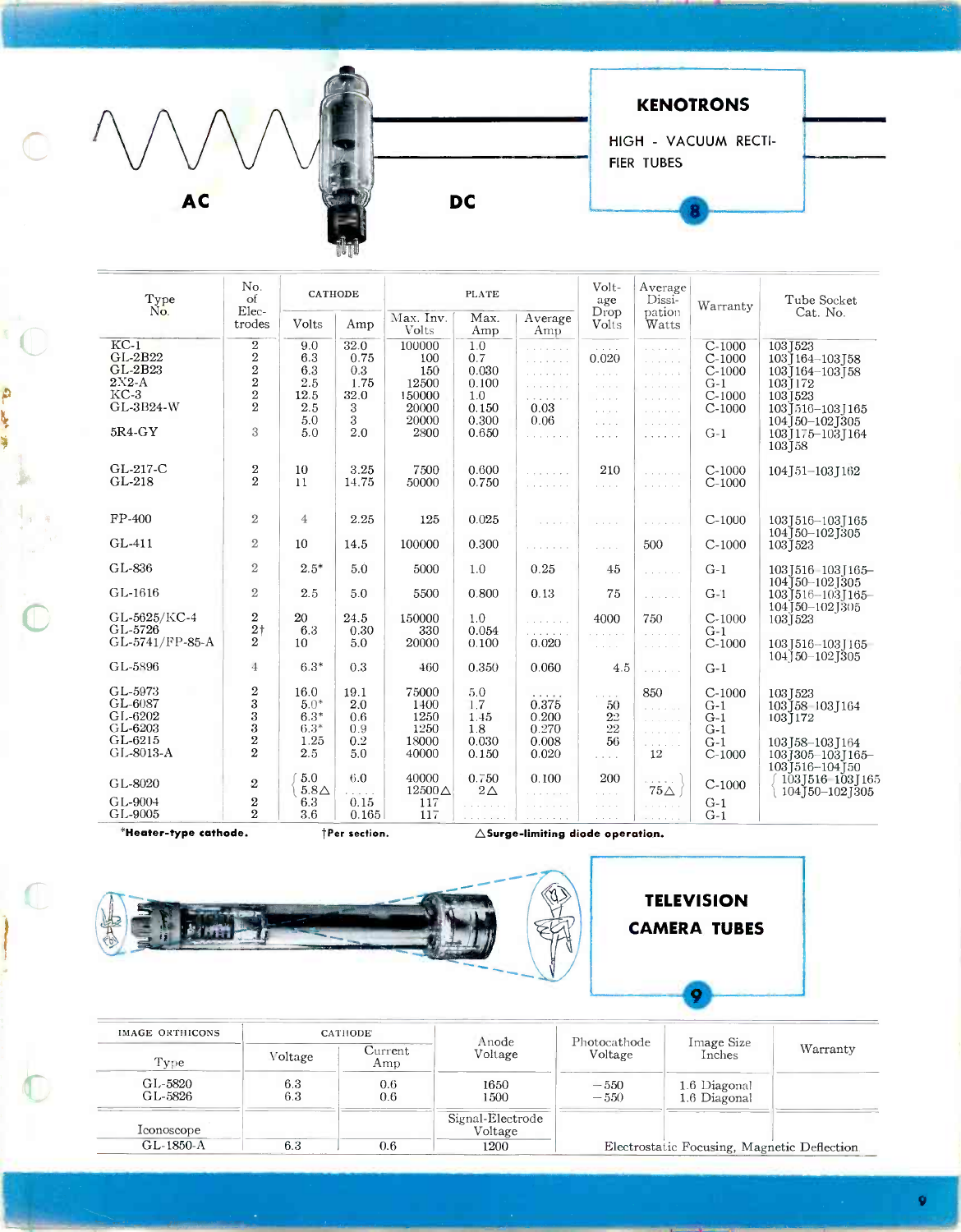

# VACUUM CAPACITORS

| Type No.  | Peak Voltage,<br>Volts A-c. |           | Capacitance<br>Micromicrofarads |       | Ambient<br>Temperature | Warranty |  |
|-----------|-----------------------------|-----------|---------------------------------|-------|------------------------|----------|--|
|           | $D$ -c or $R$ -f            | $\pm 5\%$ | $Code \star$                    | Min.  | Max.                   |          |  |
| $GL-1L21$ | 7500                        | 12        | в                               | $-40$ | $+65$                  | $G-1$    |  |
| GL-1L22   | 16000                       | 25        | С                               | $-40$ | $+65$                  | $G-1$    |  |
| GL-11.23  | 16000                       | 50        |                                 | $-40$ | $+65$                  | $G-1$    |  |
| GL-1L24   | 16000                       | 100       | Ε                               | $-40$ | $+65$                  | $G-1$    |  |
| GL-1L25   | 16000                       | 12        | B                               | $-40$ | $+65$                  | $G-1$    |  |
| GL-1L31   | 16000                       | 6         | А                               | $-40$ | $+65$                  | $G-1$    |  |
| GL-1L32   | 7500                        | 6         | А                               | $-40$ | $+65$                  | $G-1$    |  |
| GL-1L33   | 7500                        | 100       | Е                               | $-40$ | $+65$                  | $G-1$    |  |
| GL-1L36   | 7500                        | 25        | С                               | $-40$ | $+65$                  | $G-1$    |  |
| GL-1L38   | 7500                        | 50        | D                               | $-40$ | $+65$                  | $G-1$    |  |

\*The code letter is permanently stamped on each capacitor for ease of identification. The coded end of the capacitor is connected to the inner cylinder. It is advisable to connect the unmarked end to ground potential to afford shielding from stray capacitances.

# VACUUM SWITCHES

| Type No.                      | Max. Hold-off<br>Voltage, Peak | Max. Interrupting<br>Rating, Amperes | Warranty     | ________ |  |
|-------------------------------|--------------------------------|--------------------------------------|--------------|----------|--|
| GL-5626/FA-15<br>GL-5627/FA-6 | 3000<br>700                    | . .                                  | ι−⊾<br>$G-1$ |          |  |



| vpe No.       | Volts<br>Range in Microns |           | $- - -$<br>warranty |  |
|---------------|---------------------------|-----------|---------------------|--|
| GL-5628/FA-13 |                           | $0 - 600$ | T10<br>H-12         |  |
| GL-5629/FA-14 |                           |           | 11 10<br>EI-14      |  |

SUsed with FA-13 to compensate for temperature and voltage changes.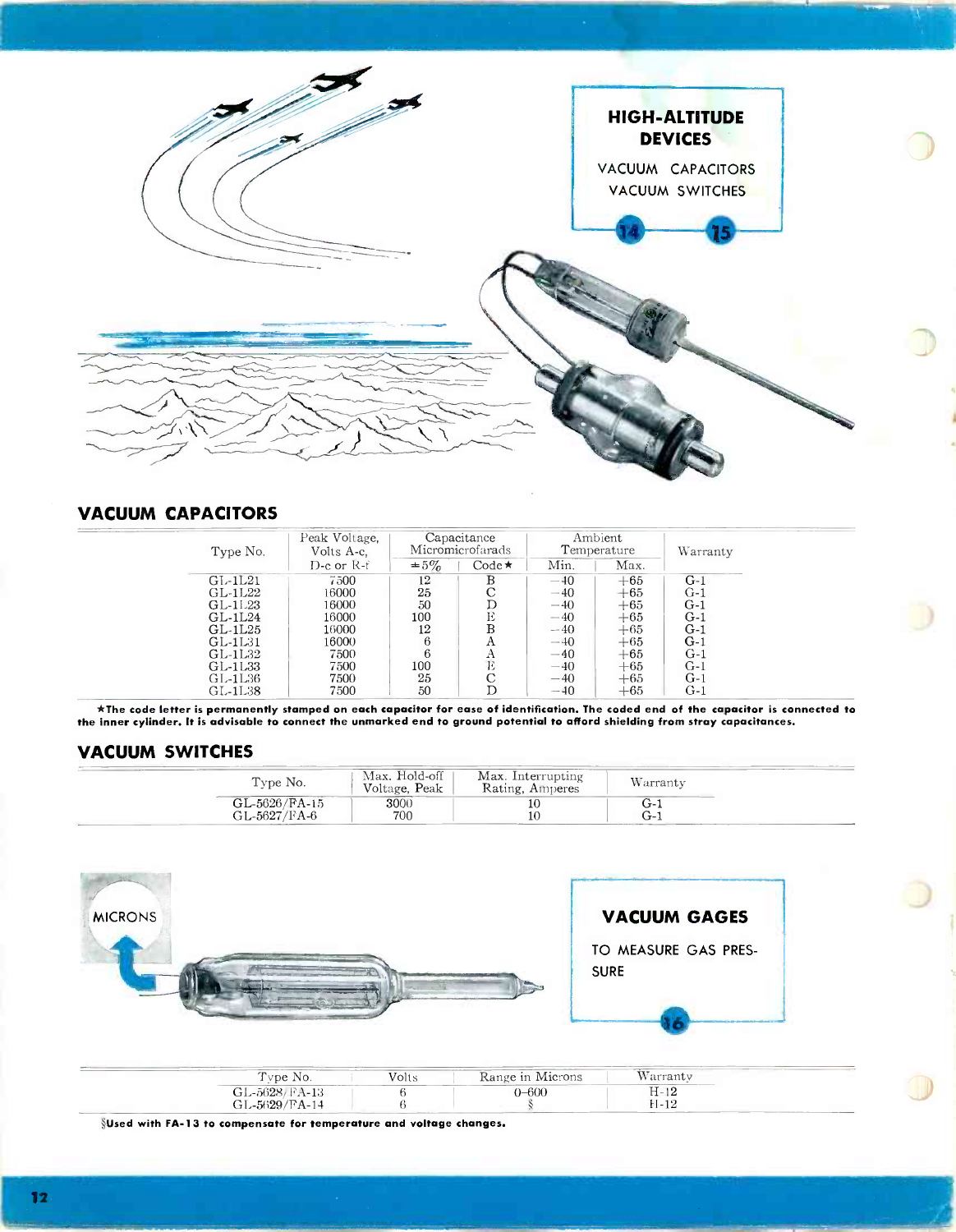

 $\equiv$ 



| <b>TYPE</b>                                  | Switching<br>Action                        | Voltage<br>Rating               | Current<br>Rating                                     |                                            | Max.<br>Height                                                                                                             | Max.<br>Length                                                            | Max.<br>Diameter                 | Mounting<br>$\text{Clip}$    | Total<br>Movement<br>Required       |
|----------------------------------------------|--------------------------------------------|---------------------------------|-------------------------------------------------------|--------------------------------------------|----------------------------------------------------------------------------------------------------------------------------|---------------------------------------------------------------------------|----------------------------------|------------------------------|-------------------------------------|
|                                              |                                            |                                 | $A-C$                                                 | $D-C$                                      |                                                                                                                            |                                                                           |                                  |                              | in Degrees                          |
| $1-1KR1$<br>$1-2KR1$                         | SPST N. Open<br>SPST N. Closed             | 125<br>$\dagger$<br>$250\,$     | 0.3<br>0.15                                           | 0.15<br>$0.08\,$                           |                                                                                                                            | $2\frac{1}{4}$                                                            | 0.562                            | 4839                         | Magnetically<br>Actuated            |
| $1-15KR0$                                    | <b>SPST</b>                                | 8<br>$\ddagger$<br>125          | 5<br>0.100                                            | 5<br>0.100                                 |                                                                                                                            | $1\frac{1}{2}$                                                            | 0.300                            |                              | 14                                  |
| $2-25KR1$<br>2-36KR1                         | <b>SPST</b><br><b>SPDT</b>                 | 125<br>250<br>550               | $\begin{array}{c} 5 \\ 3 \end{array}$<br>$\mathbf{1}$ | 3<br>1.5<br>$**$                           |                                                                                                                            | $_{\substack{2\% \\ 2\%}}$                                                | 0.656<br>0.625                   | 4839<br>6602                 | 14                                  |
| 2-33KR1                                      | SPST                                       | 125<br>$\dagger$<br>250         | $\frac{3}{2}$                                         | $\begin{smallmatrix}2\1\end{smallmatrix}$  |                                                                                                                            | $1\frac{7}{8}$                                                            | 0.531                            | 6601                         | 15                                  |
| $2-52KR1$                                    | SPST                                       | 8<br>斗<br>125<br>250            | $5\over 2$                                            | $^5_1$<br>0.5                              |                                                                                                                            | $1\frac{1}{2}$                                                            | 0.406                            | 6601                         | 15                                  |
| 4-19KR1<br>$4-21KR1$<br>$4-24KR1$<br>4-40KR1 | SPDT<br><b>SPST</b><br>SPDT<br><b>SPST</b> | 125<br>$+$<br>250<br>250        | 15<br>10<br>8                                         | $\genfrac{}{}{0pt}{}{10}{5}$<br>$\ast\ast$ | $\begin{array}{r} 1 \frac{49}{64} \\ 1 \frac{49}{64} \\ 1 \frac{49}{64} \\ 1 \frac{49}{64} \\ 5 \overline{)8} \end{array}$ | $\substack{1 \times 2 \\ 1 \times 2 \\ 2 \frac{11}{32} \\ 2 \frac{3}{4}}$ | 0.480<br>0.480<br>0.480<br>0.625 | 4838<br>4838<br>4838<br>4839 | $\substack{30\\20}$<br>$20\,$<br>15 |
| 7-19KR1<br>7-21KR1<br>7-24KR1                | SPDT<br>SPST<br>SPDT                       | 125<br>$\ddagger$<br>250<br>550 | 25<br>20<br>15                                        | 20<br>10<br>**                             | $\begin{array}{c}\n1\frac{57}{64} \\ 1\frac{57}{64} \\ 1\frac{57}{64} \\ 1\frac{57}{64}\n\end{array}$                      | $2\frac{13}{16}$<br>$2\frac{1}{2}$<br>$3\frac{1}{8}$                      | 0.550<br>0.550<br>0.550          | 4839<br>4839<br>4839         | 20<br>$15\,$<br>20                  |

\*\*Not recommended for this service. \*Non-inductive circuit (maximum). \*Ratings following this bracket apply to all types listed in this individual group.

**MOUNTING CLIPS** 

Because proper mounting is essential to the satisfactory performance of mercury switches, special tempered, cadmium-plated steel mounting clips have been designed. Although these clips are sufficiently flexible to hold securely the somewhat variable diameters



No. 4839 For  $4-40$ ,  $7-19$ ,  $7-21$ , &  $7-24-2$  required per switch. For 2-25-1 required per switch.



No. 6601 For 2-33-1 required per switch.

characteristic of glass tubes, the use of a drop of adhesive at each clip contact is recommended to insure the switch remaining in the correct mounting plane. These clips should be ordered separately in the quantity required by the individual switch-type.

**KON-NEC-TOR** 

**MERCURY** 

**SWITCHES** 



No. 6602 For 2-36-2 required per switch.



No. 4838 For  $4-19$ ,  $4-21$ ,  $8$   $4-24-2$  required per switch.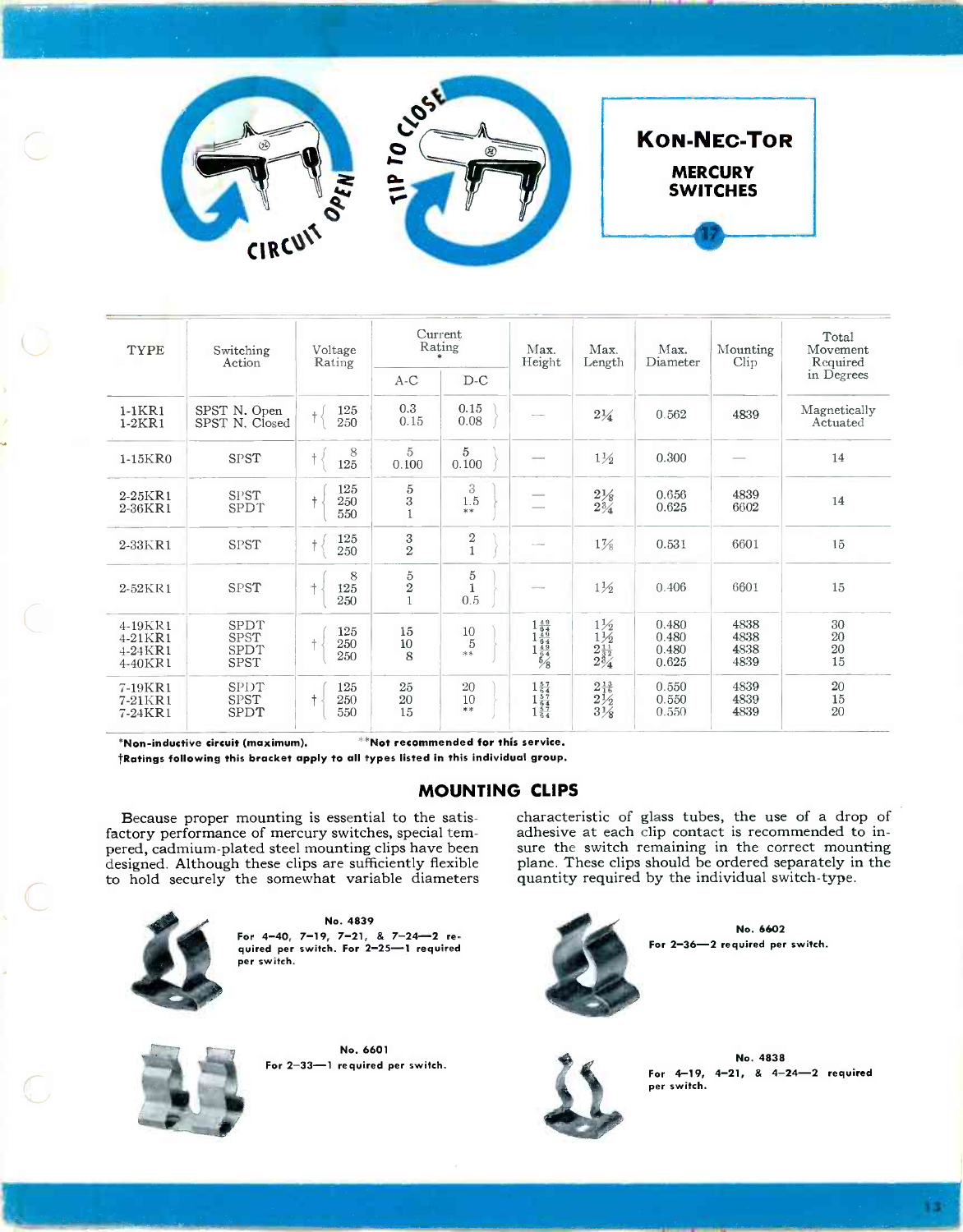

\* From source containing radium in equilibrium with its decay products at intensity of 2 roentgens per hour.

#### WARRANTIES AND ADJUSTMENTS

#### GENERAL

The numerous types of General Electric industrial and transmitting tubes and vacuum devices included in the various General Electric classifications cover a wide range of applications. In addition, our tubes and vacuum devices are items having fairly definite life expectancy which varies to some degree depending upon the application made. These factors, coupled with an earnest desire that our customers receive satisfactory service from<br>General Electric products, make it extremely difficult to fashion exploited processes in the policy to cover all situations. Consequently<br>we have devised the following warranties, each incorporating a and applications. As a result, each type of General Electric and applications. As a result, each type of General Electric industrial and transmitting tube and vacuum device is sold under a specific warranty.

The liability of the General Electric Company under these warranties is limited to replacing or issuing credit for defective tubes as set forth below. In no case will General Electric Com-

pany be liable for consequential damage. The word "Tube," as used hereinafter, shall also denote vacuum device.

The following warranties do not extend to any General Electric industrial or transmitting tubes which, in the opinion of General Electric Company representatives, have been subjected to misuse, alteration or negligence in use, storage, transportation, or handling.

We reserve the right, however, to replace on a type-for-type basis all tubes found to be subject to in -warranty adjustment. In such cases, a charge will be made to the customer, based on the selling price of the tube at the time of adjustment, for the expended life of the defective tube in accordance with the adjustment made.

Final determination as to whether a tube is subject to adjustment rests with the General Electric Company.

#### WARRANTIES

#### C-1000 Warranty

1. The tube is warranted against defects in workmanship and materials when used within published ratings. The foregoing is in lieu of any other warranty express, implied or statutory. If such defects appear before 1000 hours of service and "Adjustment Procedure" has been followed, proportional credit, based on the selling price of the tube at the time adjustment is made, will be given for the difference between elapsed life in hours at failure and 1000 hours as follows:

a. Full credit at or before 50 hours of service.

b. Subsequent to 50 hours of service, partial credit will be based on the difference between elapsed life in hours at failure and 1000 hours.

2. No adjustment will be made after 1000 hours of service.

This warranty expires one year from the date of the original sale to the ultimate user.

#### G-1 Warranty

1. The tube is warranted against defects in workmanship and materials when used within published ratings. The foregoing is in lieu of any other warranty express, implied or statutory. If such defects appear within one month after the tube is placed in service and "Adjustment Procedure" has been followed, full credit, based on the selling price of the tube at the time adjustment is made, will be given.

2. No adjustment will be made after one month of service.

3. This warranty expires one year from the date of the original sale to the ultimate user.

#### H-12 Warranty

1. The tube is warranted against defects in workmanship and materials when used within published ratings. The foregoing is in lieu of any other warranty express, implied or statutory. If such defects appear within one year after the tube is placed in service and "Adjustment Procedure" has been followed, proportional credit, based on the selling price of the tube at the time adjustment is made, will be given for the difference between the elapsed life in months at failure and one year as follows:

a. Full credit at or before 15 days of elapsed service.

b. Subsequent to 15 days of service, partial credit will be based on the difference between the elapsed life in months at failure and one year. Any period of 16 days or more will be considered a full month of life. Any period of 15 days or less will be deducted from the tube life.

2. Tube life under this warranty is the elapsed time in months from the time when the tube is first placed in service until failure. A tube may be held continuously as a spare for a maximum of six months, after which the tube life will automatically begin. Once a tube has been installed in regular service, the life will be considered as continuous even though the tube may be removed and used as a spare.

3. No adjustment will be made after one year of service.

This warranty expires 18 months from the date of the original sale to the ultimate user.

#### H-12 (3000) Warranty

The tube is warranted against defects in workmanship and materials when used within published ratings. The foregoing is in lieu of any other warranty express, implied or statutory. If such defects appear within one year after the tube is placed in service (or 3000 hours of service, whichever occurs first) and "Adjustment Procedure" has been followed, proportional credit, based on the selling price of the tube at the time adjustment is made, will be given for the difference beween the elapsed life in months at failure and one year as follows:

Full credit at or before 15 days of elapsed service.

b. Subsequent to 15 days of elapsed service, partial credit will be based on the difference between the elapsed life in months at failure and one year or 3000 hours of service (which- ever occurs first).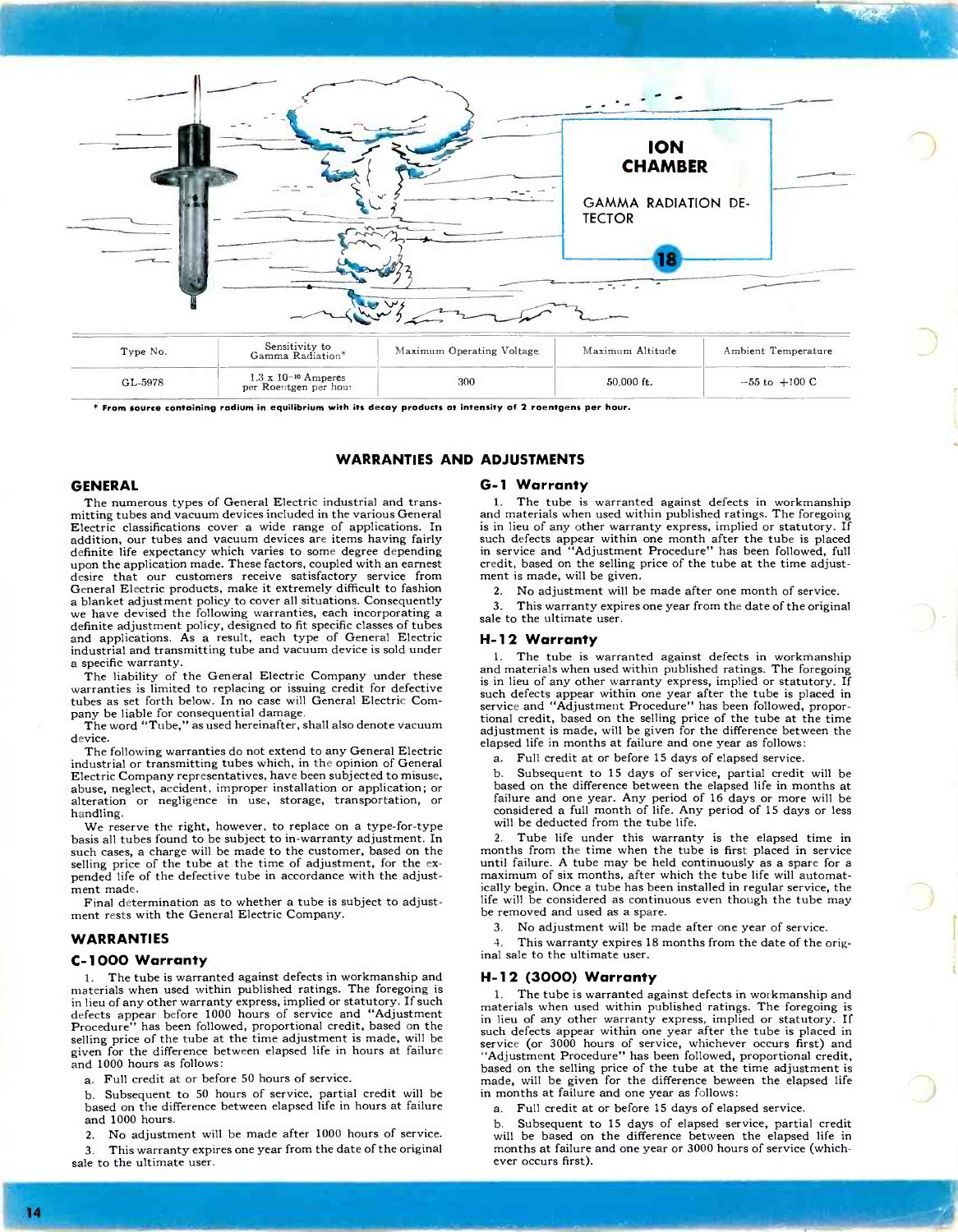Any period of 16 days or more will be considered a full month of life. Any period of 15 days or less will be deducted from the tube life.

2. Tube life under this warranty is the elapsed time in months from the time when the tube is first placed in service until failure. A tube may be held continuously as a spare for a maximum of six months, after which the life will automatically begin. Once a tube has been installed in regular service, the life will be considered continuous even though the tube may be removed and used as a spare.

3. No adjustment will be made after one year or 3000 hours of service, whichever occurs first.

4. This warranty expires 18 months from the date of the original sale to the ultimate user.

#### H-24 Warranty

1. The tube is warranted against defects in workmanship and materials when used within published ratings. The foregoing is in lieu of any other warranty express, implied or statutory. If such defects appear within two years after the tube is placed in service and "Adjustment Procedure" has been followed, propor- tional credit, based on the selling price of the tube at the time adjustment is made, will be given for the difference between the elapsed time in months at failure and two years as follows:

a. Full credit at or before 15 days of elapsed service.

b. Subsequent to 15 days of elapsed service, partial credit will be based on the difference between the elapsed life in months at failure and two years. Any period of 16 days or more will be considered a full month

of life. Any period of 15 days or less will be deducted from the tube life.

2. Tube life under this warranty is the elapsed time in months from the time a tube is first placed in service until failure. A year. Once a tube has been installed in regular service the life will be considered as continuous, even though the tube may be removed and used as a spare.

No adjustment will be made after two years of service.

4. This warranty expires 36 months from the date of the original sale to the ultimate user.

#### H-36 Warranty

The tube is warranted against defects in workmanship and materials when used within published ratings. The foregoing is in lieu of any other warranty express, implied, or statutory. If such defects appear within three years after the tube is placed in service and "Adjustment Procedure" has been followed, proportional credit, based on the selling price of the tube at the time adjustment is made, will be given for the difference between the elapsed time in months at failure and three years as follows:

a. Full credit at or before 15 days of elapsed service.

Subsequent to 15 days of elapsed service, partial credit will be based on the difference between the elapsed life in months at failure and three years.

Any period of 16 days or more will be considered a full month of life. Any period of 15 days or less will be deducted from the tube life.

2. Tube life under this warranty is the elapsed time in months from the time a tube is first placed in service until failure. A tube may be held continuously as a spare for a maximum of one year. Once a tube has been installed in regular service, the life will be considered as continuous, even though the tube may be removed and used as a spare.

3. No adjustment will be made after three years of service.

This warranty expires 48 months from the date of the original sale to the ultimate user.

#### ADJUSTMENTS FOR LOSS OR DAMAGE IN TRANSIT

To assure satisfactory operation, each tube should be tested immediately upon receipt by the customer, preferably in equipment of the same type and rating as that in which it is to be used. If a tube fails to operate successfully, filing of a claim against the carrier should be given immediate attention. Such a procedure

will assure that tubes damaged in transportation are not carried in stock.

Since all industrial and transmitting tubes are shipped F.O.B. Point of Shipment, any loss or damage in transit must be adjusted between the carrier and the buyer. In cases of concealed loss or damage, carriers generally require (1) notification within fifteen days after delivery and (2) a joint inspection of packages and contents.

#### ADJUSTMENT PROCEDURE

#### A. GENERAL

1. Before any action can be taken on an adjustment, a service report must be filled out in complete detail for each tube involved and forwarded to the proper location as follows:

a. Service reports for Industrial and Transmitting tubes should be mailed to:

> General Electric Company Commercial Service Section Tube Department, Building 267 Schenectady 5, New York

b. Service reports for Cathode-ray tubes should be mailed to:

General Electric Company Building 6 Electronics Park Syracuse, New York

2. When tubes are returned for adjustment they should be identified by some permanent marking such as a securely tied tag, which will enable them to be identified with their respective service reports.

3. We will accept transportation charges on all tubes re- turned as follows: a. Tubes having a list price of less than \$50.00 each should

be returned via Parcel Post (if within Parcel Post weight and size limitations).<br>b. Tubes havir

Tubes having a list price in excess of \$50.00 each should be returned via Railway Express. Declare full value.<br>
c. Transportation charges in excess of those allow

Transportation charges in excess of those allowed above will be at the shipper's expense. In addition, we will require the customer to reimburse us for inbound transportation on tubes found not subject to in-warranty adjustment. Serviceable tubes, not eligible for in -warranty adjustment, will be returned immediately, transportation collect to the customer.

4. Returned tubes which are defective and not eligible for in -warranty adjustment will be destroyed unless instructions to the contrary are received with the tubes.

Repairs required by reason of causes beyond the responsibility of the General Electric Company will be made and billing rendered to cover the cost of such repairs.

6. All tubes returned for examination and adjustments should be packed as carefully as when originally received since damage sustained in return shipment will make a proper examination and adjustment impossible.

7. We can accept no billing for packing, inspection or labor charges in connection with tubes returned for adjustment.

#### B. USERS

1. Users may return defective tubes to any franchised General Electric distributor of industrial and transmitting tubes for handling as described above.

2. Service report form, obtainable from any franchised General Electric distributor of industrial and transmitting tubes, must be completely filled out by the user and returned with the tube in order to obtain adjustment consideration.

#### PERMISSION FOR DISMANTLING

In returning a tube for test and examination, the customer gives permission to the General Electric Company to open the tube and to dissect its structure in case such procedure is con- sidered necessary for complete examination.

THESE ADJUSTMENT POLICIES ARE SUBJECT TO CHANGE WITHOUT NOTICE

TUBE DEPARTMENT GENERAL ELECTRIC COMPANY SCHENECTADY 5, N. Y.

### INTERCHANGEABILITY OF INDUSTRIAL AND TRANSMITTING TUBES

For information on interchangeability of Industrial and Transmitting tubes, consult your G -E Electronic Tube Distributor or write to the Tube Department, General Electric Company, Schenectady 5, N. Y.